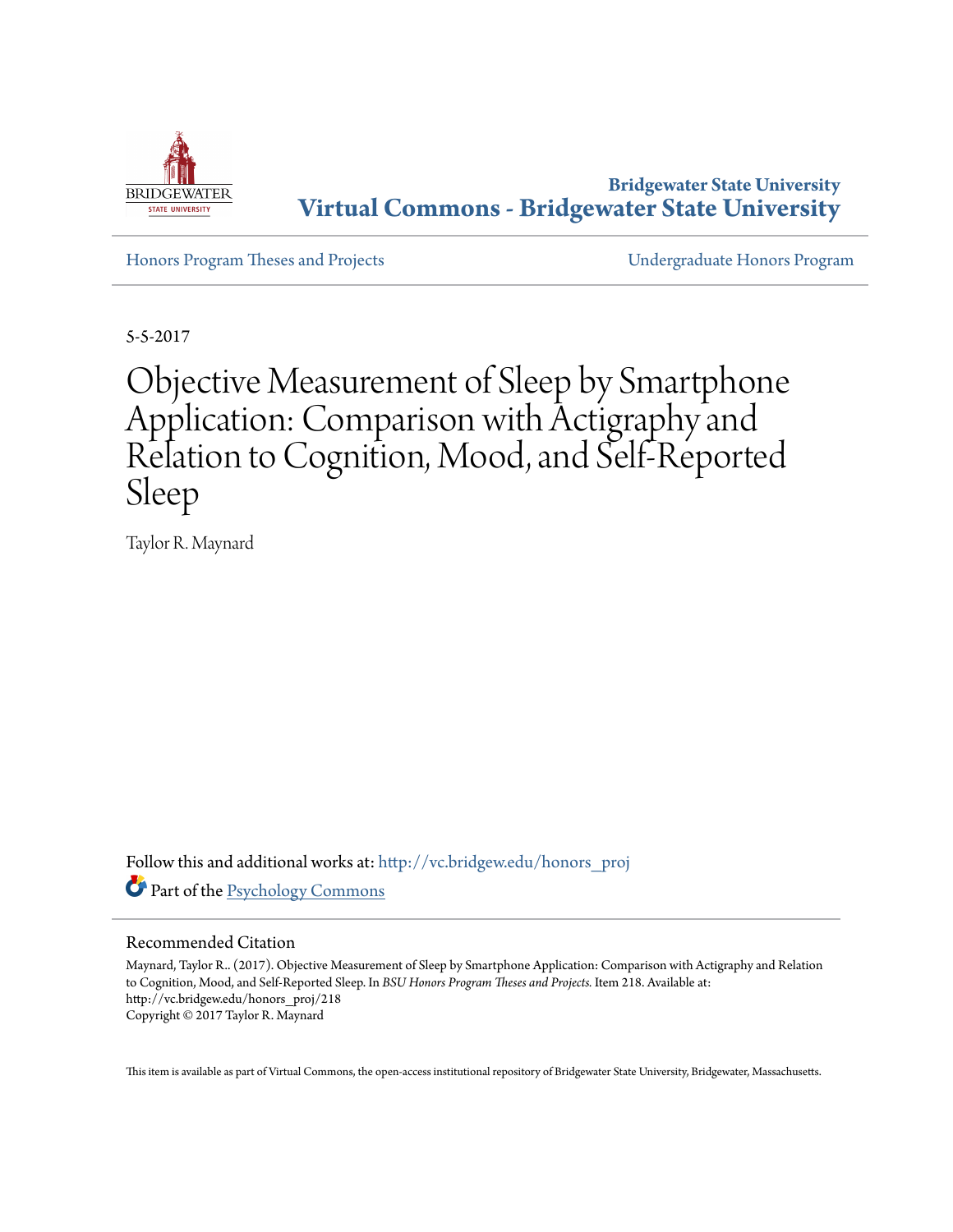# Running head: OBJECTIVE MEASUREMENT OF SLEEP

# Objective Measurement of Sleep by Smartphone Application: Comparison with Actigraphy and Relation to Cognition, Mood, and Self-Reported Sleep

Taylor R. Maynard

Submitted in Partial Completion of the Requirements for Departmental Honors in Psychology

Bridgewater State University

May 5<sup>th</sup>, 2017

Dr. Sandy Neargarder, Thesis Director Dr. Nesa Wasarhaley, Committee Member Dr. Michael Root, Committee Member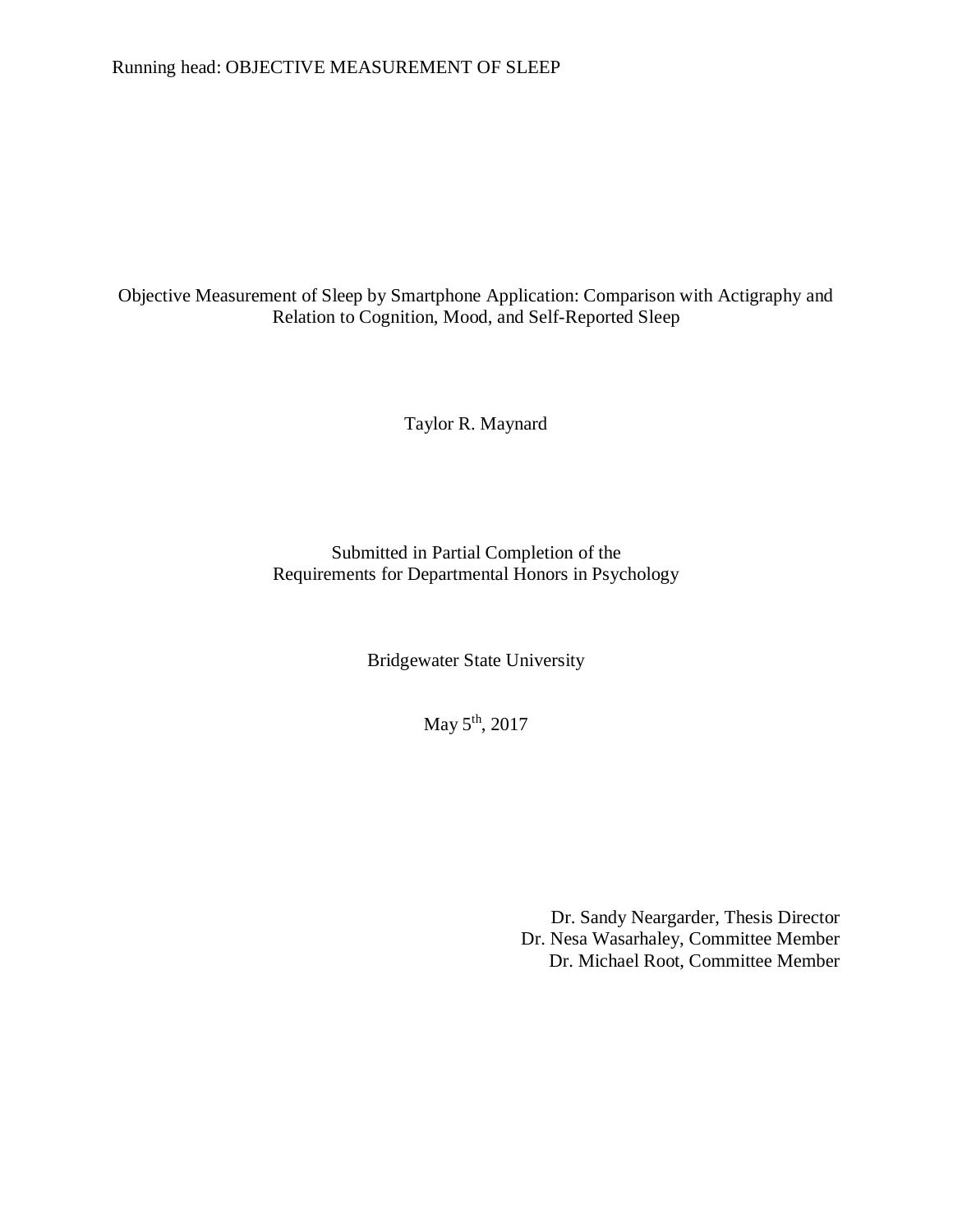#### Abstract

Over the past six decades, polysomnography, actigraphy, and most recently smartphone technology have created a trifecta of options for measuring sleep. It remains to be seen whether smartphone applications are comparable to actigraphy in objectively monitoring sleep. The present study had 29 healthy adult participants fill out a sleep diary and use the Sleep Time app (Azumio, Inc.) to monitor their sleep for one week. A subset of 19 participants also wore an actigraphy bracelet. Self-report questionnaires characterized sleep habits and psychological profiles of participants, while cognitive assessments were implemented to examine potential correlations between total sleep time (TST) and/or sleep efficiency and executive functioning. The smartphone app overestimated TST when compared to actigraphy, yielding a significant difference,  $t(18) = -6.64$ ,  $p = .01$ ,  $r^2 = .71$ . Moreover, a statistical trend indicated that the app also overestimated sleep efficiency,  $t(18) = -2.06$ ,  $p = .06$ ,  $r^2 = .12$  There were no correlations between self-reported sleep quality and performance on cognitive tasks or total number of caffeinated beverages consumed in this sample. Overall, results show that this smartphone app is not accurate in monitoring TST or sleep efficiency when compared to actigraphy. Future research is needed to investigate the utility of smartphone applications in monitoring sleep in clinical populations and across other smartphone apps and phone models.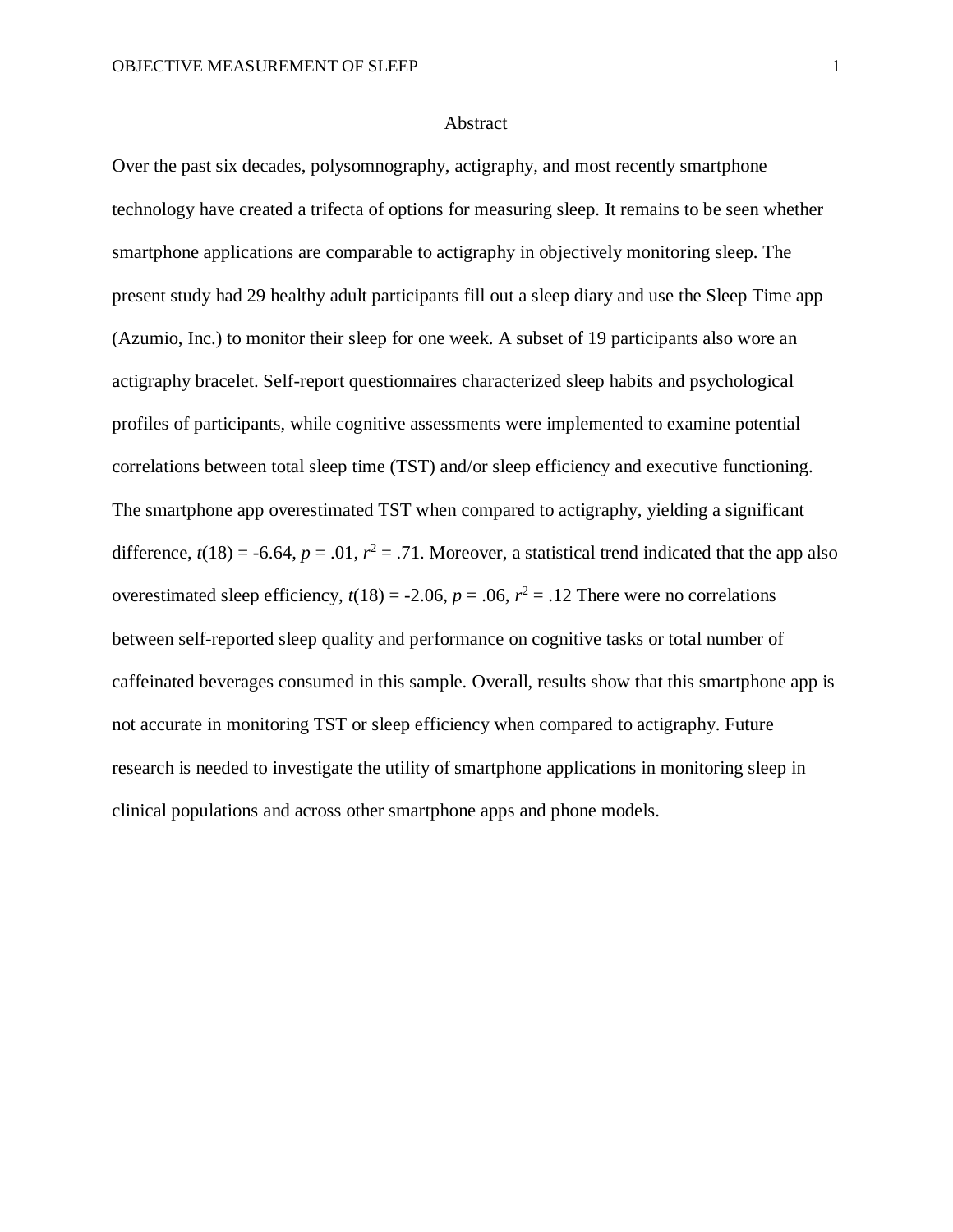Objective Measurement of Sleep by Smartphone Application: Comparison with Actigraphy and Relation to Cognition, Mood, and Self-Reported Sleep

### **Introduction**

A human spends one third of their life asleep which equates to 25 years spent sleeping (Heppner, 2015). According to the National Heart, Lung, and Brain Institute (2012) sleep duration and quality of sleep protect and improve physical health, mental health, safety, and overall quality of life. In addition, Wilckens, Erickson, and Wheeler (2012) state that deep sleep (also known as slow-wave sleep) can substantially benefit the functioning of the prefrontal cortex (PFC) and can consequently contribute to normal cognitive functions such as working memory, inhibition, and controlled memory processes.

 Approximately 70 million Americans are affected by sleep disorders with 90 individual sleep disorders identified in the literature (Colten & Altevogt, 2006). Sleep disturbances that result in impairments during the daytime are frequently reported in adults (Stepanski, Rybarczyk, Lopez, & Stevens, 2003). One of the most dangerous impairments that can result from sleep deprivation and fragmentation is lack of wakefulness during driving; without proper sleep hygiene, the likelihood of drowsiness, mental fatigue, and falling asleep at the wheel are heavily increased (Goel, Hengyi, Durmer, & Dinges, 2009). Furthermore, motor sequence acquisition in younger adults over the age of 18 can also become impaired due to poor sleep quality (Appleman, Albouy, Doyon, Cronin-Golomb, & King, 2015). Bonnet (1986) reported that poor quality of sleep or lack of long periods of uninterrupted sleep produces adverse effects on cognitive performance and motor functioning during the daytime hours. This sleep deficit can significantly contribute to the occurrence of falls and accidents, lack of concentration, memory impairment, proper limbic system functioning, and the ability to complete daily tasks. Baglioni,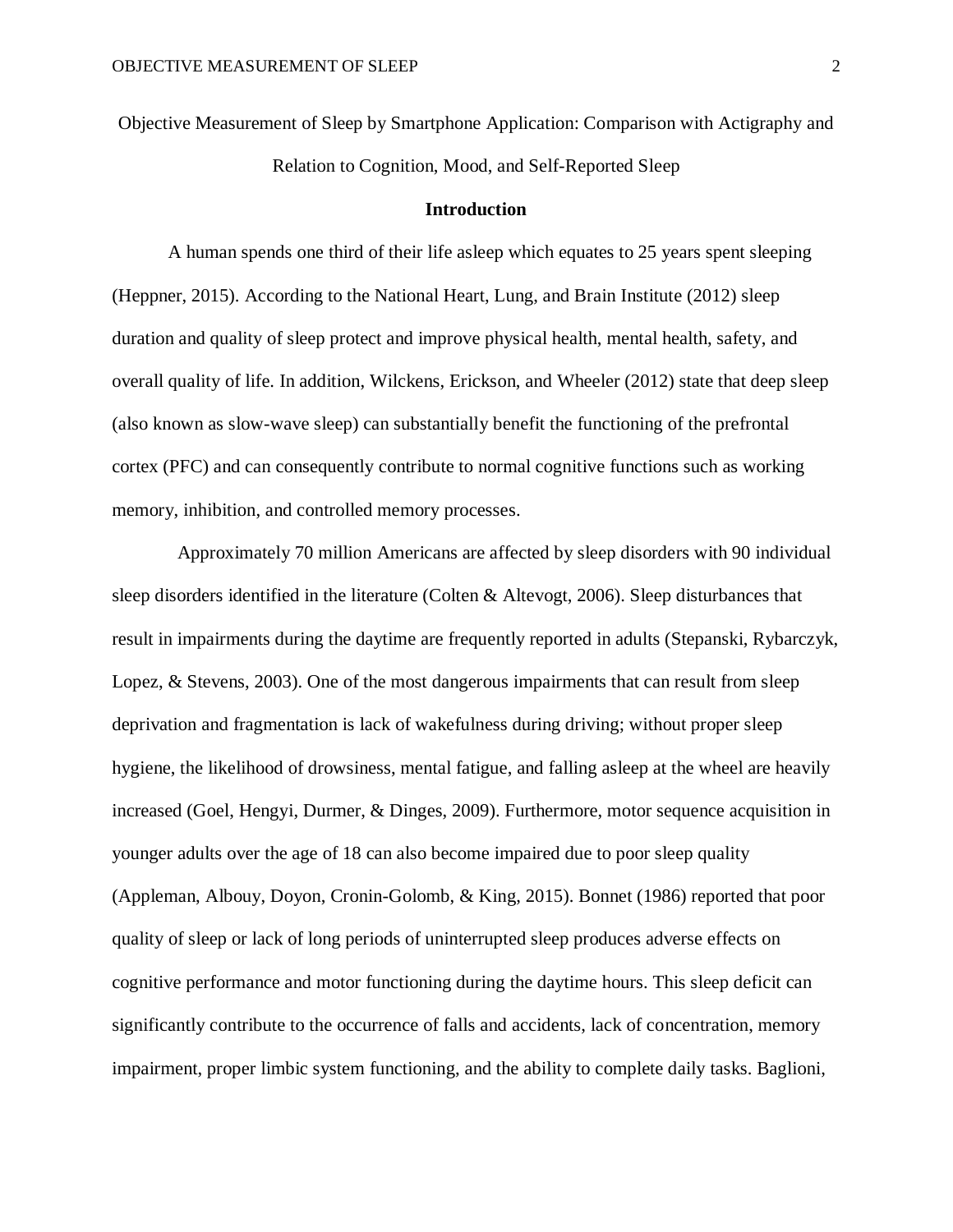Spiegelhalder, Lombardo, and Riemann (2010) claim that disturbances in sleep have yielded a number of detriments, including emotional reactivity and poor emotion regulation that are problematic to mental health.

Monitoring sleep could easily become an integral part of treatment in the field of rehabilitation psychology, which works to apply skills, knowledge, and technology to improve the health and wellbeing of individuals suffering from various diseases and disabilities. The standard methods used to evaluate sleep variables such as total sleep time (TST), sleep efficiency, and stages of sleep have blossomed in sync with technological advancement over the years, beginning with the evolution of polysomnography (PSG) throughout the 1960s and 1970s (Haba-Rubio & Krieger, 2012), actigraphy in 1988 for the United States military (Actigraph, 2016), and finally the incorporation of accelerometer technology in smartphones during recent years.

#### **Polysomnography**

Today, PSG continues to be the gold standard for objective measurement of sleep. PSG consists of continuous monitoring of variables of neurophysiology and cardio respiration via electrodes that are connected to the body. PSG sleep studies are typically conducted over the span of one night for the purpose of monitoring both disturbed and normal sleep in the context of sleep apnea or general sleep impairments (Bloch, 1997). Since 1997, it has become increasingly common for PSG sleep studies to require more than just one night of sleep monitoring (e.g., Jarrin et al., 2016). Despite how common overnight sleep studies are, some researchers are skeptical of whether external factors (for example, a laboratory setting) can impact the validity of study results. For instance, Iber and colleagues (2003) questioned the external validity of sleep studies and postulated that body position (while in bed), alcohol consumption, sleep stage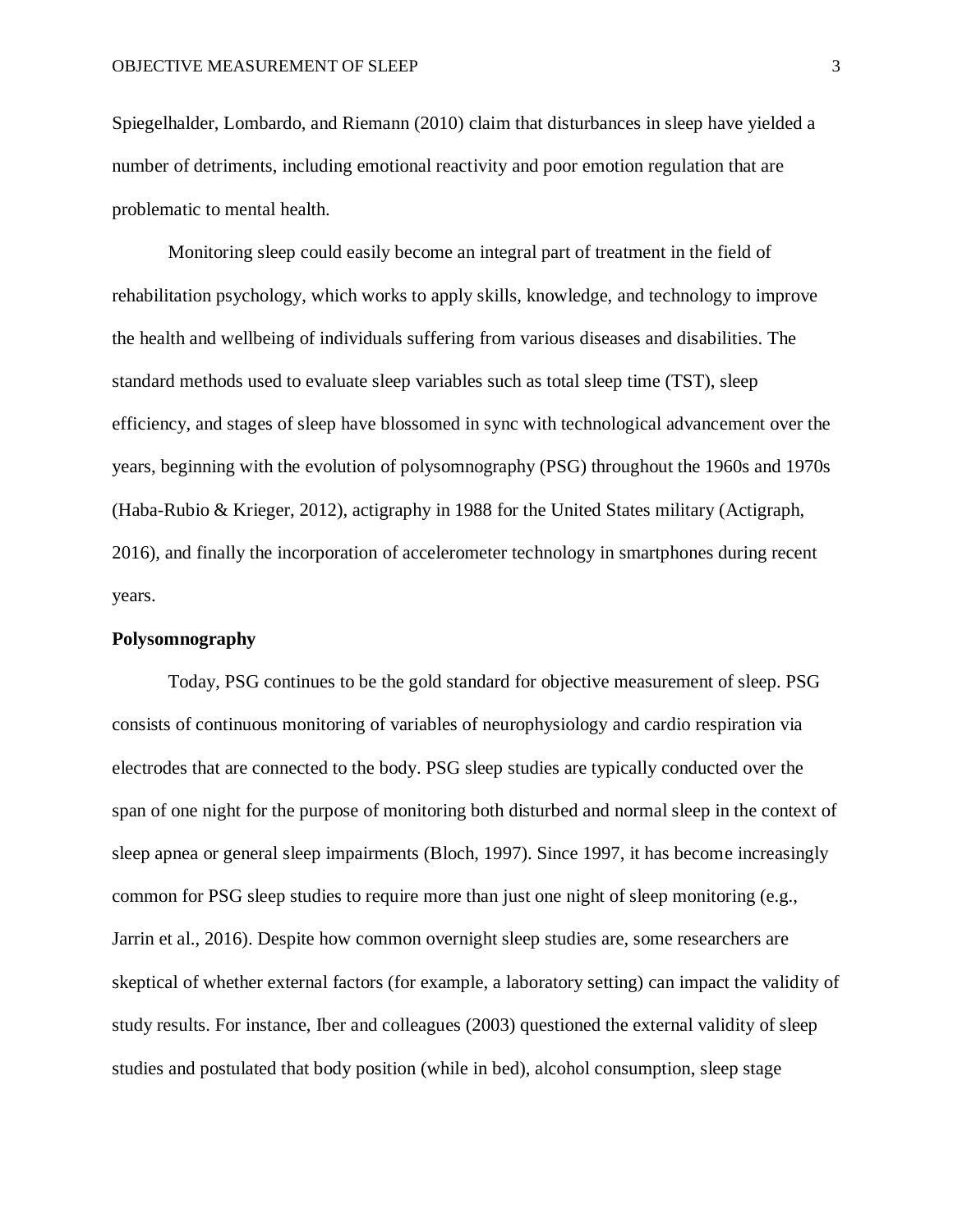distribution, and sleep duration may all play a significant role in subjects' sleep patterns and quality. Iber et al. (2003) also state that within-laboratory or within-home sleep monitoring as well as the degree of supervision of monitoring could potentially affect physiologic parameters of sleep. From a broader perspective on PSG that falls outside of sleep apnea studies, it is imperative to look not just at the effects of location on data outcomes, but also on individual comfort levels that could consequently affect the data. Siversten et al. (2006) asserts that PSG can be invasive, expensive, and time-consuming. Other alternatives, such as wrist actigraphy technology, may be a comfortable and inexpensive substitute for traditional PSG monitoring, depending on patients' needs and preference.

## **Actigraphy**

Actigraph technology can be set apart from PSG monitoring, as it allows the convenience and comfort of wearing the device as a watch-like bracelet on the non-dominant wrist or ankle, directly in contact with the body, and within one's typical environment, thereby increasing its external validity. Actigraphy has been used to measure sleep for the purpose of research for over two decades (Mantua, Gravel, & Spencer, 2016). An actigraph is constructed with an acceleration sensor that can translate physical motion into a numeric representation measured in epochs (e.g., minutes; Sadeh, Hauri, Kripke, & Lavie, 1995). Furthermore, the actigraph is expedient in the way that the data can be easily extracted from the bracelet and transferred onto a computer via an actigraph dock and USB adapter. Actigraphs are waterproof and thus do not need to be removed at any point during studies, allowing for continuous data collection (Sadeh et al., 1995). A recent study on the effectiveness of actigraph technology demonstrated that actigraphy data corresponds significantly with PSG data in a sample of both young and older adults (Kosmadopoulos, Sargent, Darwent, Zhou, & Roach, 2014). Welk, McClain, Eisenmann,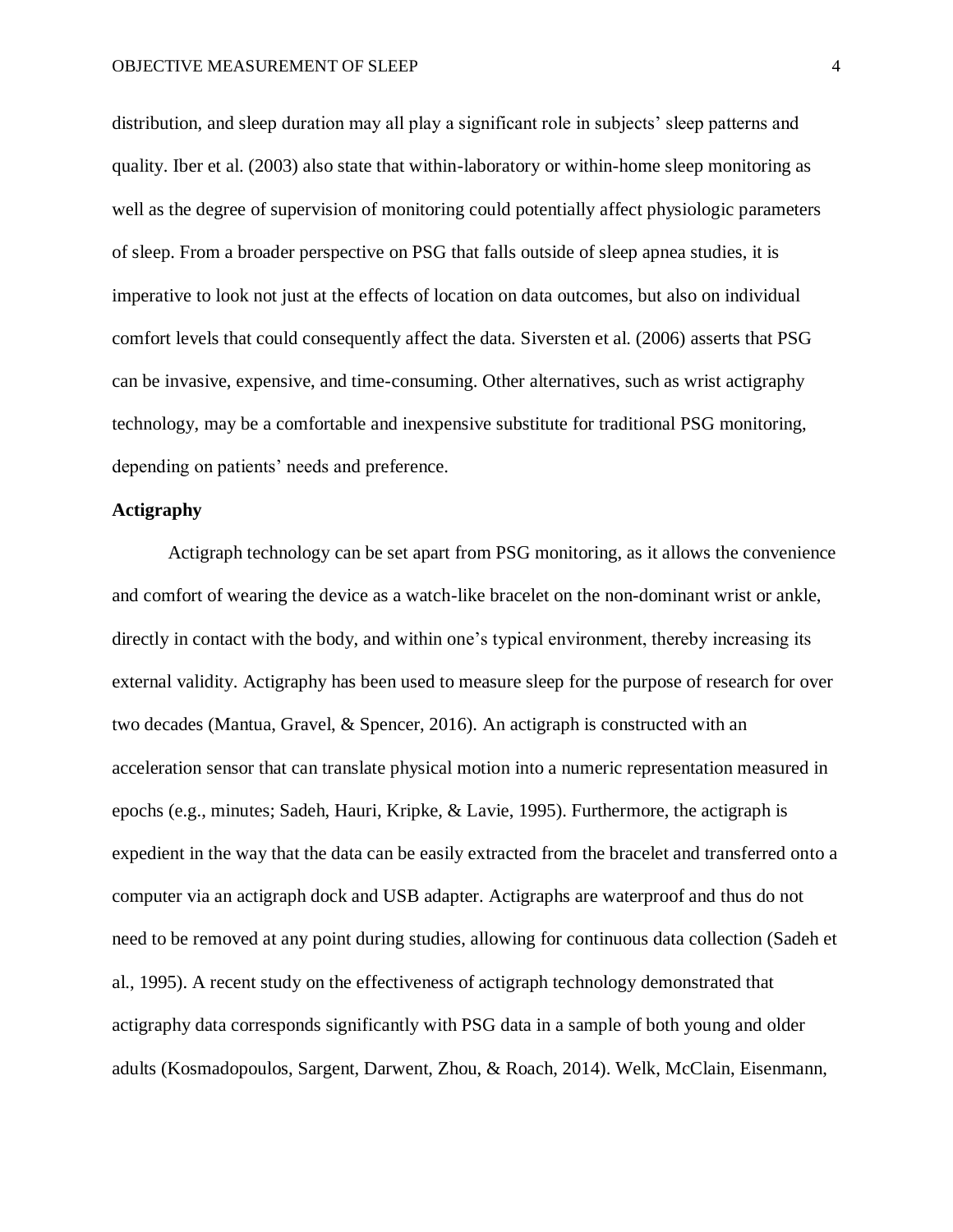and Wickel (2007) posit that the accelerometers built within actigraphs offer promising calculations of movement and exerted energy, and since the 1980's, researchers have been employing actigraphy as a reliable means of quantifying physical activity (Dinesh & Freedson, 2012). Likewise, wearable technology such as the Fitbit (Fitbit, Inc., San Francisco, CA, USA) is becoming ubiquitous in Western society (Zambotti et al., 2016).

Despite supportive and validating research on actigraphy technology, Verbeek et al. (1994) found that actigraphy has been shown to overestimate TST in comparison to PSG. However, Martin and Hakim (2011) claim that in recent studies, actigraphy bracelets have been valuable in calculating both TST and sleep efficiency, despite the prior findings (from 1994) of overestimation.

## **Smartphone Applications**

Today, there is a vast variety of free smartphone apps that are used to monitor individuals' health, diet, fitness, and smoking habits. Apple, Inc. proclaimed in a 2009 television commercial that "There's an app for that," regarding the creation of countless smartphone applications (many of which were free to use standard features) that yielded a plethora of uses (including healthcare) to people around the world (Bhat et al., 2015; CommercialKid et al., 2009). Consequently, the creation of smartphone apps that monitor and evaluate the quality of one's sleep and its duration have been marketed through app stores for use on smartphones and other mobile devices, such as smartwatches and tablets. Batista and Gaglani (2013) suggest that the potential for a new frontline of clinical practice and research is being offered by the prevalent use of advanced smartphone technology.

One such example of a smartphone application that could be utilized in both healthy and clinical populations is the Sleep Time smartphone app (Azumio, Inc., Palo Alto, CA, USA). Bhat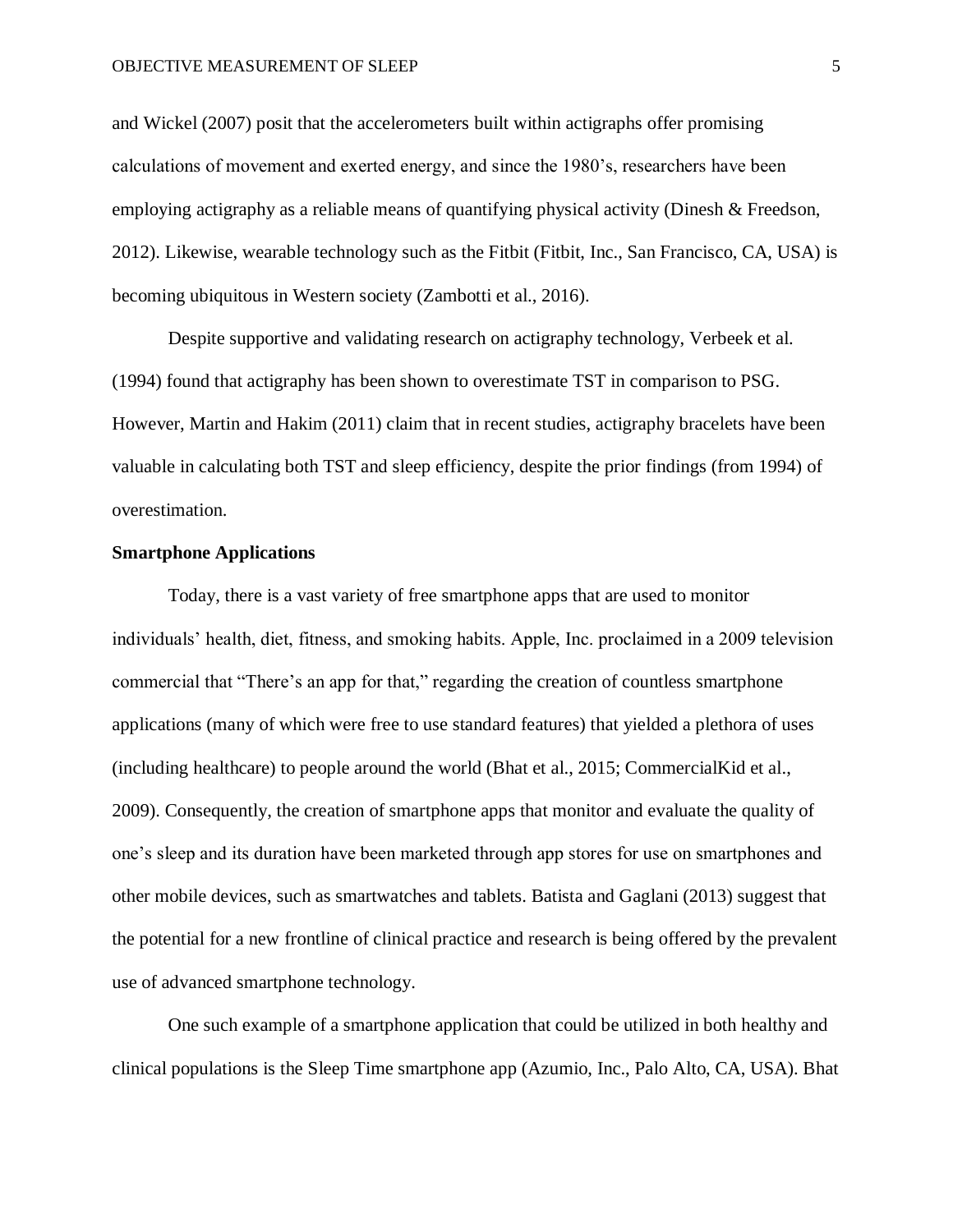and colleagues' 2015 study compared sleep efficiency, sleep latency, and light sleep/deep sleep percentages recorded through the Sleep Time app to those recorded through PSG. Correlations between sleep data collected through the app and through PSG were found to be weak. Further research could compare both sleep efficiency and TST recorded through the app to data recorded through actigraphy technology. Contingent upon future research findings, the Sleep Time app could be a cost-efficient and innovative alternative to the expensive and invasive use of overnight PSG monitoring or even the in-home use of clinical devices like actigraphy.

Younger and more tech-savvy clinical populations may prefer to use smartphone applications that record their sleep data, rather than to fill out a daily sleep diary when asked to by their doctor. Likewise, those who wish to have their sleep data in real time and at their disposal might prefer a smartphone app to actigraphy, which does not immediately display a previous night or week of sleep without first returning to a doctor's office or research laboratory for data extraction. There are a variety of clinical populations that could benefit from technological sleep tracking methodologies, such as adults with insomnia, narcolepsy, sleep apnea, or other sleep disorders. Older adult populations with cognitive deficits or neurodegenerative diseases could also make use of smartphone applications that track their sleep, as poor sleep quality is often a co-occurring symptom of diseases such as Alzheimer's and Parkinson's disease (Vitiello, Poceta, & Prinz, 1991).

#### **Effects of Sleep on Cognition and Mood**

Given that sleep hygiene is an integral part of functioning at one's best, poor sleep quality and sleep deprivation can be culprits of weaker waking neurobehavioral functioning, such as slowed working memory, reduced cognitive ability, lapses of attention, and depressed mood in both middle-aged and older healthy adults (Banks & Dinges, 2007; Sutter, Zollig, Allemand, &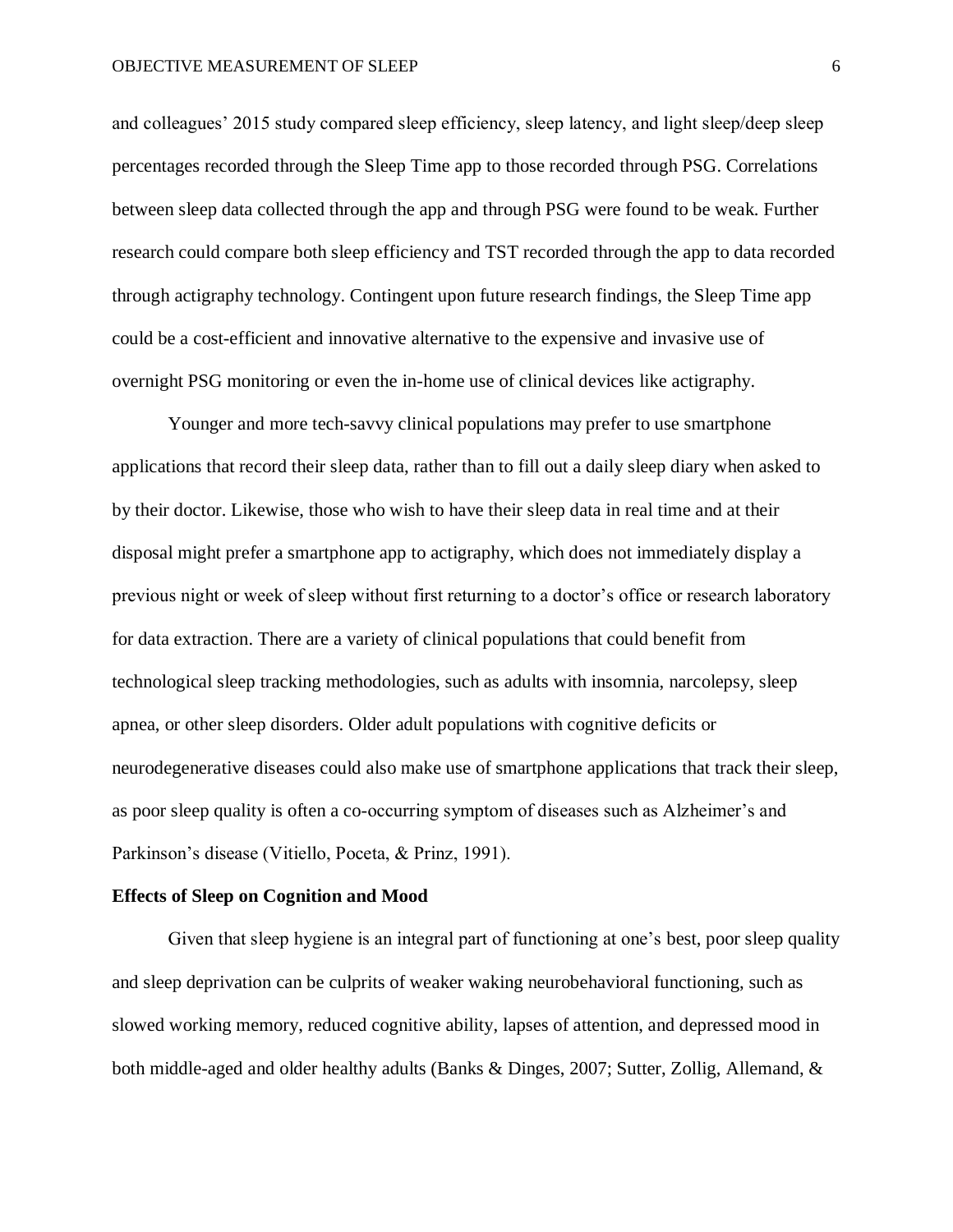Martin, 2012). Moreover, Van Dongen et al. (2003) and Wilckens et al. (2014) demonstrated that sleep continuity and TST impact executive functioning across the lifespan, while Yoo, Hu, Gujar, Jolesz, and Walker (2007) showed that sleep is integral for encoding memories and consolidation following learning. In addition, Baglioni et al. (2010) and Leotta, Carskadon, Acebo, Seifer, & Quinn (1997) suggest that sleep deprivation and fragmented sleep are associated with negative emotional consequences, such as fluctuations in emotional reactivity. Thus, being mindful of the amount and quality of one's sleep can be useful for functioning in the best capacity.

#### **Effects of Caffeine on Sleep Quality**

Sleep quality can be negatively impacted by various disorders and lifestyle factors, such as psychological distress, gastroesophageal reflux disease (GERD), lack of exercise, poor socioeconomic status, and caffeine consumption (Baker, Wolfson, & Lee, 2009; Shaker, Castell, Shoenfeld, & Spechler, 2003; Soltari et al., 2012). In particular, caffeine consumption, contingent upon a given individual's dose and the time of day, has been shown to significantly hinder total sleep time, perceived quality of sleep, and sleep onset (Hindmarch et al., 1999; Penetar et al., 1993; Smith, Maben, & Brockman, 1993). Lotan et al. (2002) elaborates on this literature, recommending that individuals diagnosed with sleep disorders or those experiencing sleep abnormalities should especially avoid caffeinated beverages during the evening.

## **Current Project**

The current project compared data collected objectively by the Sleep Time app (Azumio, Inc., Palo Alto, CA, USA) to data recorded from actigraphy bracelets worn by participants recruited from individuals known to members of Boston University's Vision and Cognition Laboratory. Sleep diaries from the National Sleep Foundation as well as self-reported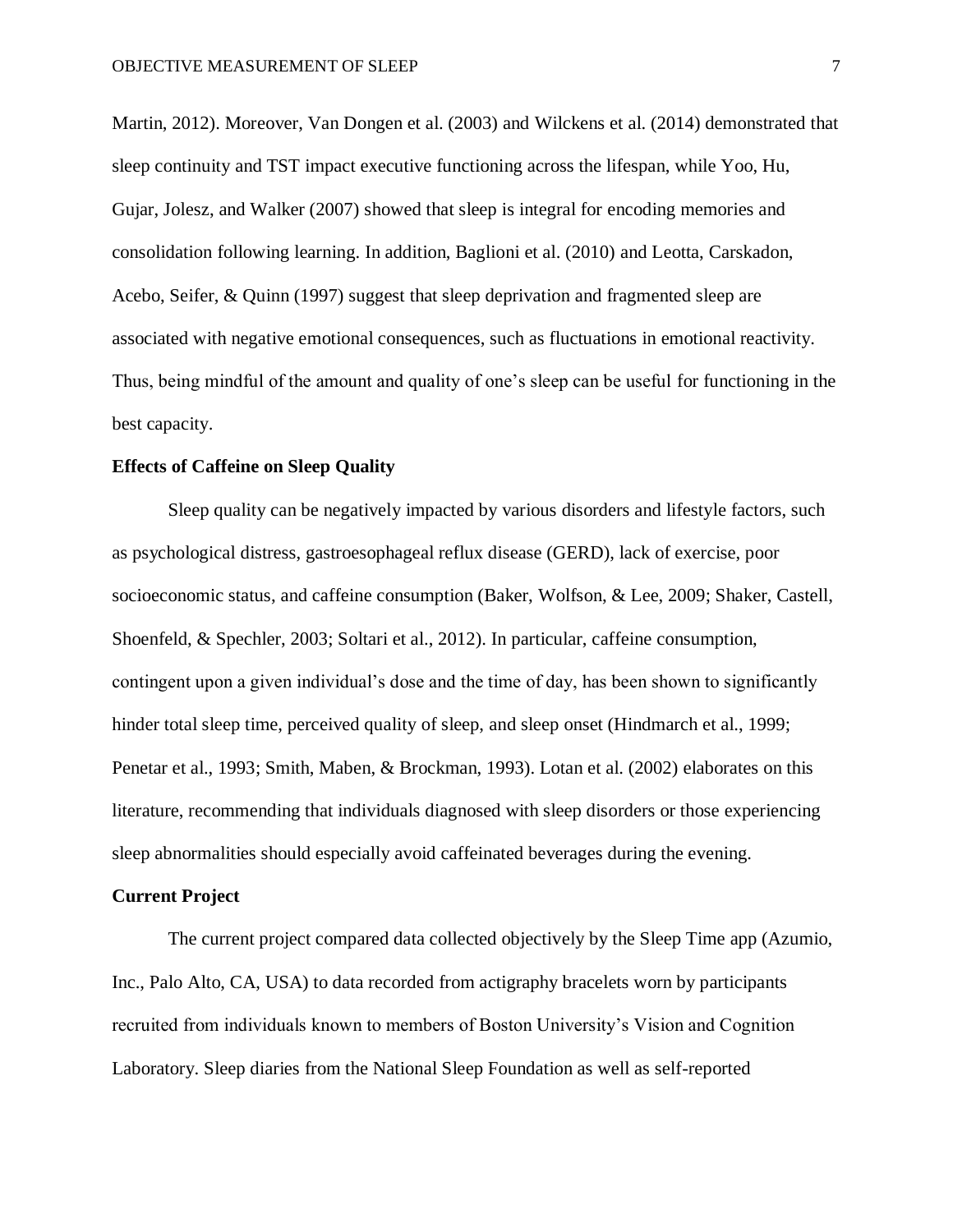questionnaires were utilized to gather subjective data from participants. The primary variables of interest were total sleep time (TST) and sleep efficiency; both the Sleep Time app and actigraphy bracelets monitored and measured TST in minutes and sleep efficiency as a percentage. TST is the calculation of the total number of undisturbed minutes that an individual sleeps, while sleep efficiency is a percentage of the amount of time that an individual is experiencing undisturbed sleep (i.e. they are not experiencing fragmented or restless sleep). Furthermore, differences between objective data generated from the Sleep Time app and actigraphy as well as subjective self-report sleep measures completed by participants were examined. Participant-completed sleep diaries were used in conjunction with the Sleep Time app and actigraphy to control for potential malfunction or noncompliance with either the actigraph or the app. Subjective sleep measures were used to account for when actigraphy overestimated TST in individuals that may have had trouble falling asleep at night but whom remained motionless in their beds (Martin et al., 2011). Thus, self-report measures were integral to lending the most accurate data possible to the project. In addition, participant scores from two assessments of executive functioning and two self-report measures of mood were analyzed to examine a potential interplay of sleep quality and sleep duration with cognition and mood. Lastly, participants' total number of caffeinated beverages were statistically compared to their self-reported ratings of sleep quality in order to examine a potential relationship between the two.

Hypotheses for the study include the following: 1) Self-report information recording TST as obtained by sleep diaries will differ from objective information on TST as collected by the Sleep Time app; 2) Self-reported sleep quality will positively correlate with performance on tasks of executive functioning and working memory, and negatively correlate with self-reported scores of perceived depression or anxiety; 3) Self-reported sleep quality will negatively correlate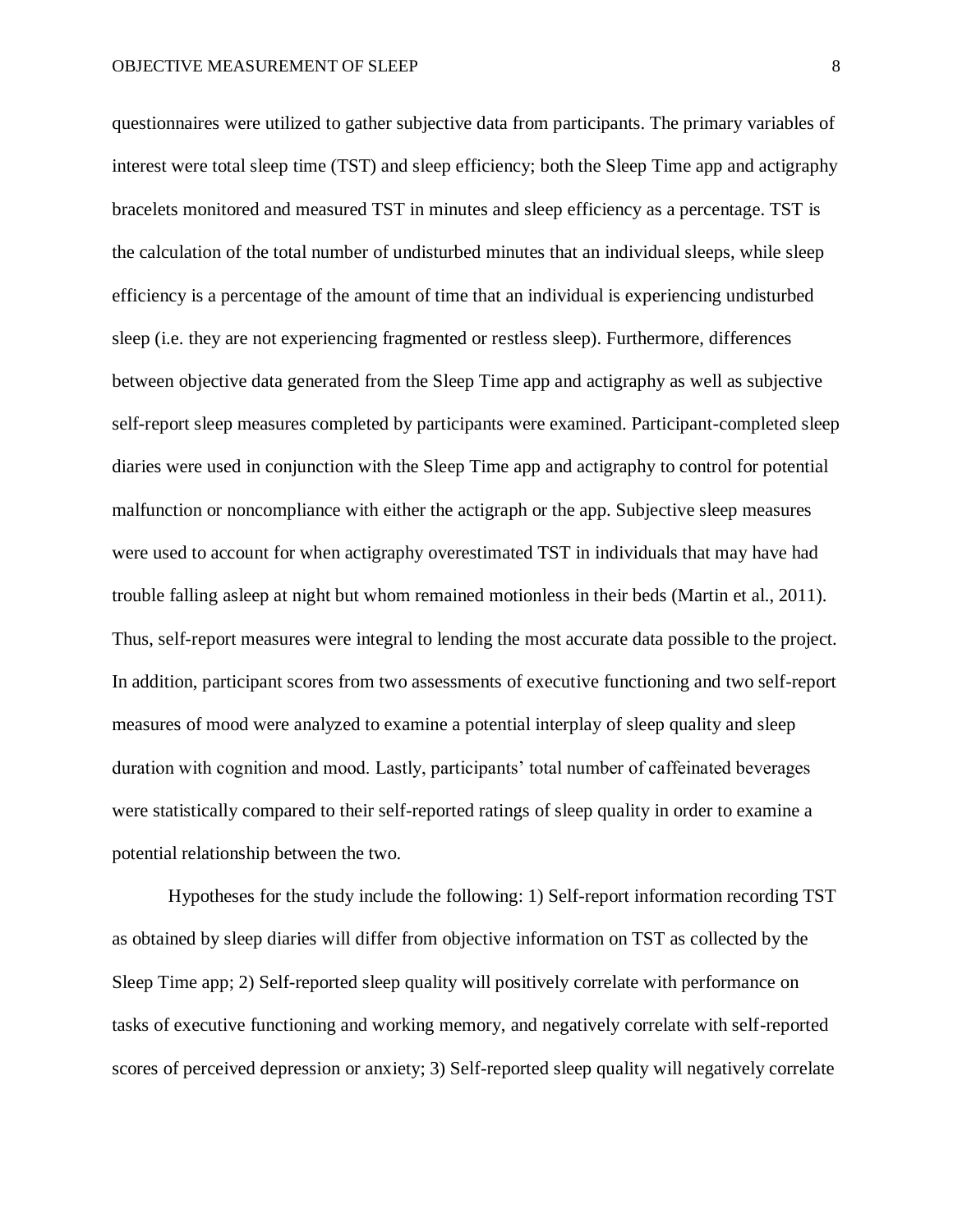with total number of caffeinated drinks consumed by each participant over the course of one week; 4) There will be a significant difference between means of TST and sleep efficiency as recorded by the Sleep Time app and actigraphy bracelets. Comparing means on the two variables of sleep could lend credence to the idea that the Sleep Time app can be used as a valid objective method of measuring sleep if no significant differences are found.

#### **Method**

## **Participants**

The current project collected and examined both subjective and objective data from 29 healthy adult volunteers ranging from 20 to 67 years ( $M = 26.8$  years,  $SD = 11.7$  years). The project was publicized through convenience sampling (i.e. word-of-mouth and social media technology). Screening questionnaires were administered to interested adults to determine individual eligibility (see Appendix A). If screened individuals were free of acute or chronic medical conditions and sleep disorders (e.g. obstructive sleep apnea, restless leg syndrome, clinical insomnia, etc.), and were not taking any prescription or over-the-counter sleep medications, they were queried and included in the study. Additionally, participants made sure to have access to an iPhone with IOS 8.0 or later for the daily use of the Sleep Time app (a free download in the Apple store).

## **Measures and Procedures**

Written informed consent of each participant was obtained on the day of their first study visit. This study was approved by the Institutional Review Board (IRB) of Boston University. Once informed consent was obtained during the first study visit, participants were given a paper sleep diary from the National Sleep Foundation and downloaded the Sleep Time app on their smartphone device. In addition to filling out a daily sleep diary and using the Sleep Time app, 19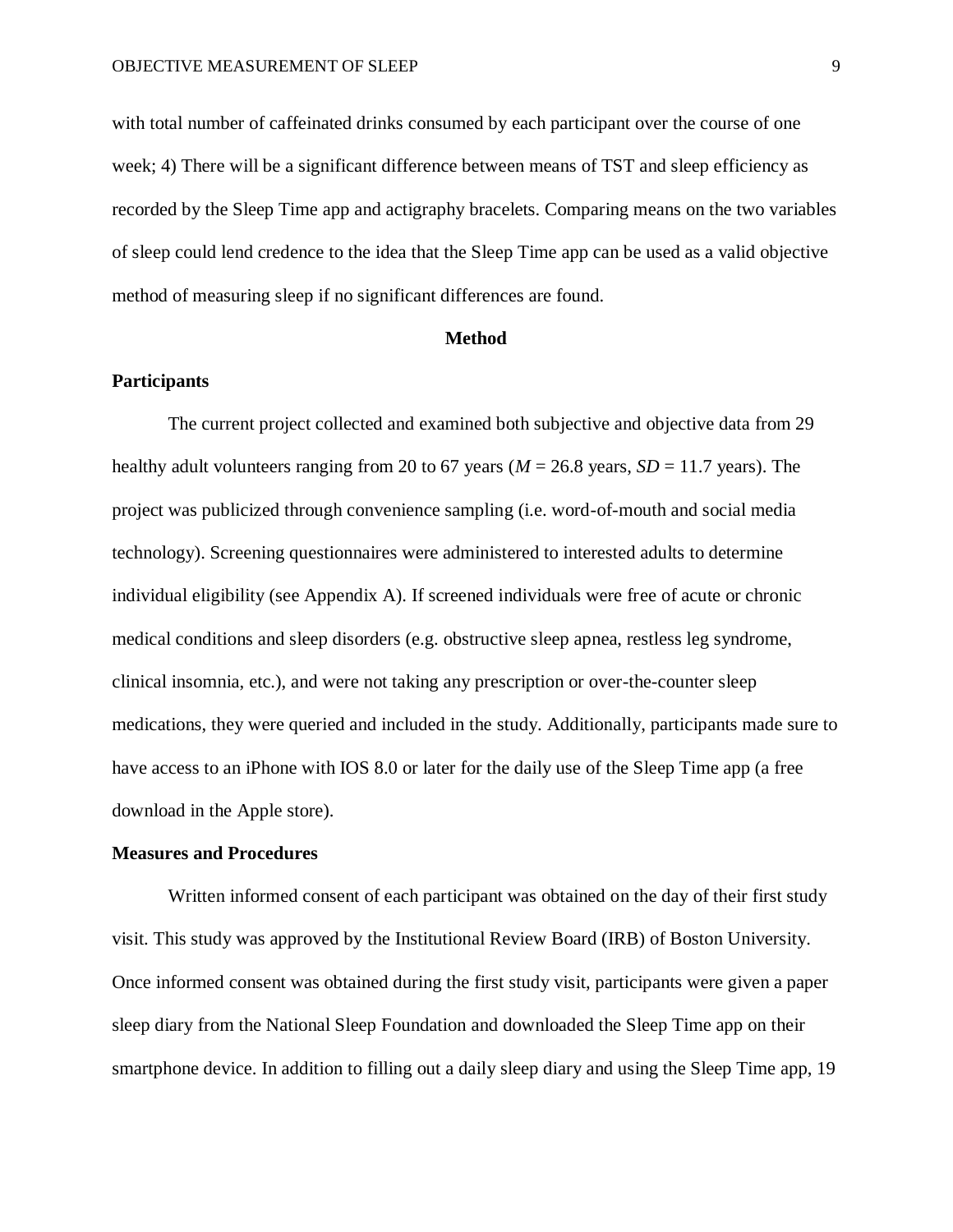out of the 29 participants also agreed to wear an actigraphy bracelet for one week. All 29 participants returned for a second study visit, when five self-report questionnaires and two cognitive tasks were administered. Among the five questionnaires was an exit questionnaire that reflected the app's feasibility and likelihood of individual use in the future. Each of the other questionnaires and the two cognitive tasks are further described below.

## **Self-report measures of mood.**

*Beck Depression Inventory II (BDI-II).* The BDI-II (Beck, Ward, Mendelson, Mock, & Erbaugh, 1961) was administered upon each participant's second study visit. This 21-question self-report mood metric of depression was employed to gather data on perceived symptoms of depression; each answer provided is scored on a scale of 0-3. The dependent variable of the BDI-II is the total score out of 21 questions. A score range of 14-19 suggests that the individual experiences mild depression, while a score of 29-63 suggests severe depression; thus, the lower the overall score, the better an individual's mood.

*Beck Anxiety Inventory (BAI).* The BAI (Beck, Epstein, Brown, & Steer, 1988) was also completed by participants during the second study visit. The BAI is a 21-question self-report mood metric of anxiety, utilized to gather data on subjective symptoms of anxiety. Each answer provided is scored on a scale of 0-3, with a score of 0 indicating that the individual does not experience a specific symptom of anxiety at all, while a score of 3 indicates that an individual is frequently bothered by a particular symptom. The dependent variable of the BAI is the total score out of 21. A score of 0-9 suggests minimal anxiety while a score of 30-63 suggests severe anxiety; thus, the lower the overall score, the better an individual's mood.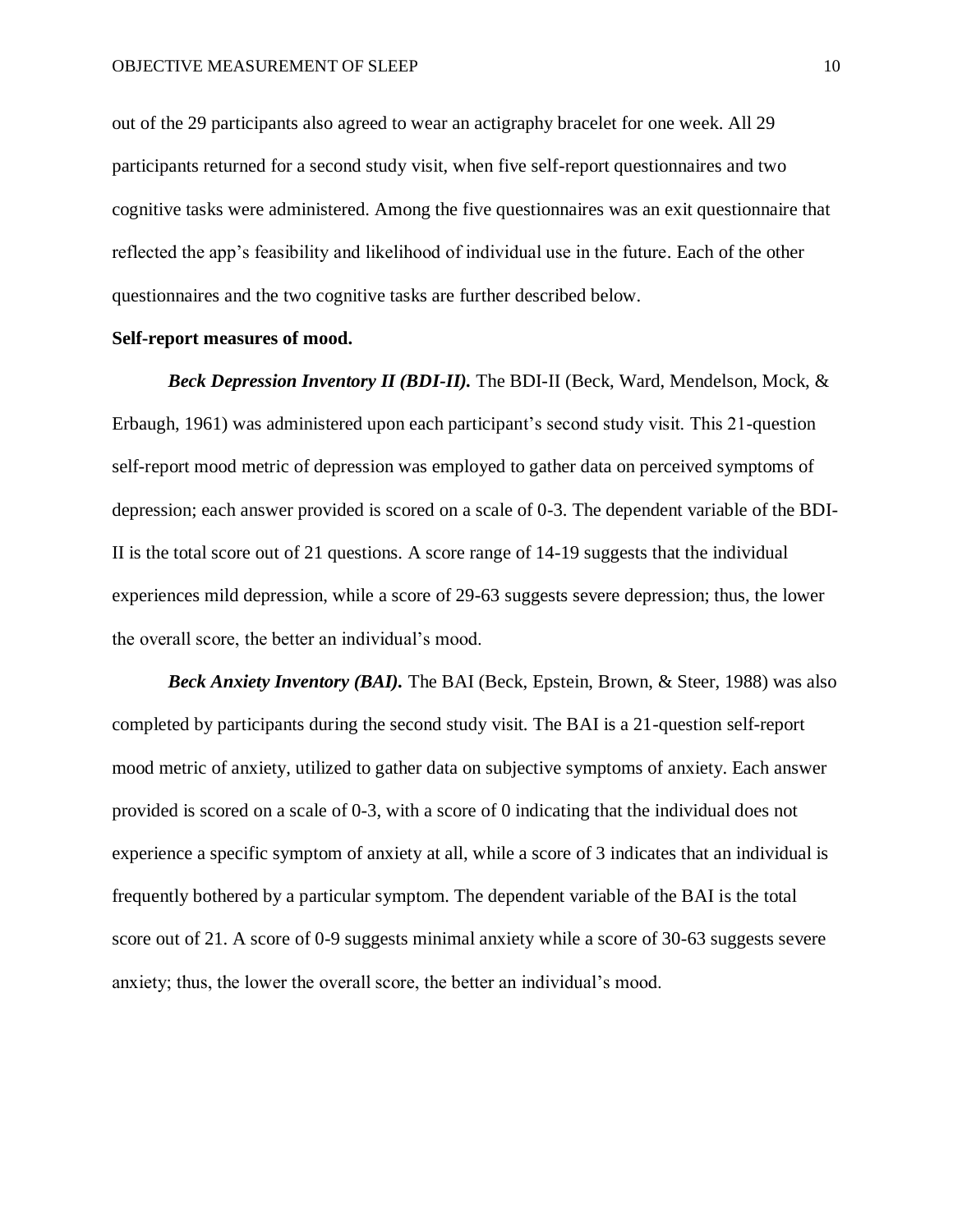## **Self-report measures of sleep.**

*Epworth Sleepiness Scale (ESS).* The ESS (Johns, 1997) is a questionnaire that provided subjective information about one's perceived daytime sleepiness across eight different situations of everyday life, such as reading, watching TV, or being in a car during traffic. Participants rated themselves on a scale of 0 ("would never doze") to 3 ("high chance of dozing") across eight situations of everyday life. The ESS asks for responses that reflect the most recent way of living. Each test's eight responses (0-3) are totaled (dependent variable). Any total score over 10 signifies the presence of excessive daytime sleepiness, indicating the possibility of a clinical sleep disorder.

*Pittsburg Sleep Quality Index (PSQI).* The PSQI (Buysse, Reynolds, Monk, Berman, & Kupfer, 1989) is a 19-item self-report questionnaire that collects subjective information about participants' sleep quality over the course of the past month. The global score of the PSQI can fall in the range of 0-21, and is calculated through seven component scores, with each question weighted on an interval scale of 0-3. The higher an individual's score, the poorer their sleep quality. The current study compared general sleep quality data as reported by a single PSQI question (about overall sleep quality) to performance on cognitive assessments.

## **Measures of executive functioning.**

*Letter-Number Sequencing.* Letter-Number Sequencing is a cognitive measure from the Wechsler Adult Intelligence Scale IV (Wechsler, 2008) that assesses participants' attention, concentration, short-term auditory memory, sequential processing, memory span, and mental manipulation. Individuals first listen intently to the assessors as they read aloud a random sequence of letters and numbers; the individual is instructed to repeat the sequence back to the assessor by first listing the given numbers in order, followed by listing the letters alphabetically.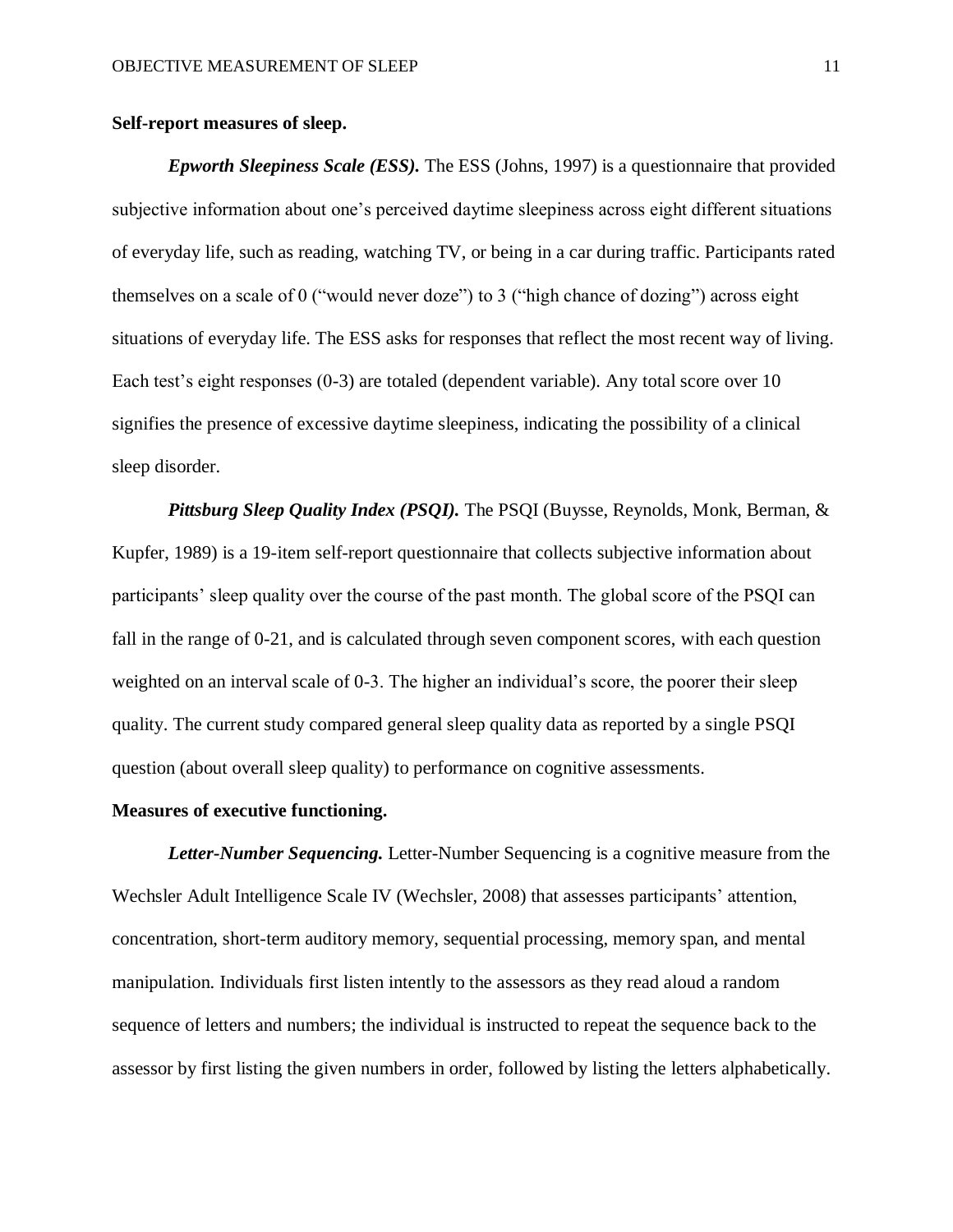The Letter-Number Sequencing assessment consists of ten test items with three trials per item. Each trial is scored with either 0 or 1 point; a total of 3 points can be earned per test item. Once a score of 0 is earned for an entire test item, the assessment is discontinued and all scores from the completed test items are added together for one sum score (dependent variable), ranging from 0- 30. In addition, a longest letter-number sequence score (dependent variable) is calculated, given the total number of letters and numbers in one sequence that the participant was able to accurately recall; this score can range from 0-8.

*Verbal fluency (FAS and category-animals).* The FAS verbal fluency assessment is one form of the Controlled Oral Word Association (COWA) Test (Benton, Hamsher, & Sivan, 1983). The FAS is a free-recall task which instructs individuals to name as many words as they can (excluding proper nouns) beginning with the letters F, A, and S (phonemic processing) within a one-minute time period, excluding any proper nouns or different forms of the same words, such as "big," "bigger," and "biggest." The number of words recorded in 15-second increments of time is also noted to easily examine cognitive clustering. In addition, naming as many animals as possible (semantic processing) in a one-minute time frame was included in this assessment to further measure executive functioning. The dependent variable is the total number of acceptable words produced within each one-minute period of time.

### **Objective measures of sleep.**

*ActiGraph GT9X Link by Actigraph.* For a continuous period of one week, a subset of 19 out of 29 participants wore the Actigraph GT9X Link watch on their non-dominant wrist. Movement during wake and sleep time was recorded through accelerometer technology for 24 hours a day. The dependent measures examined were averages of each participant's seven days of calculated TST (in minutes) and sleep efficiency (percentage).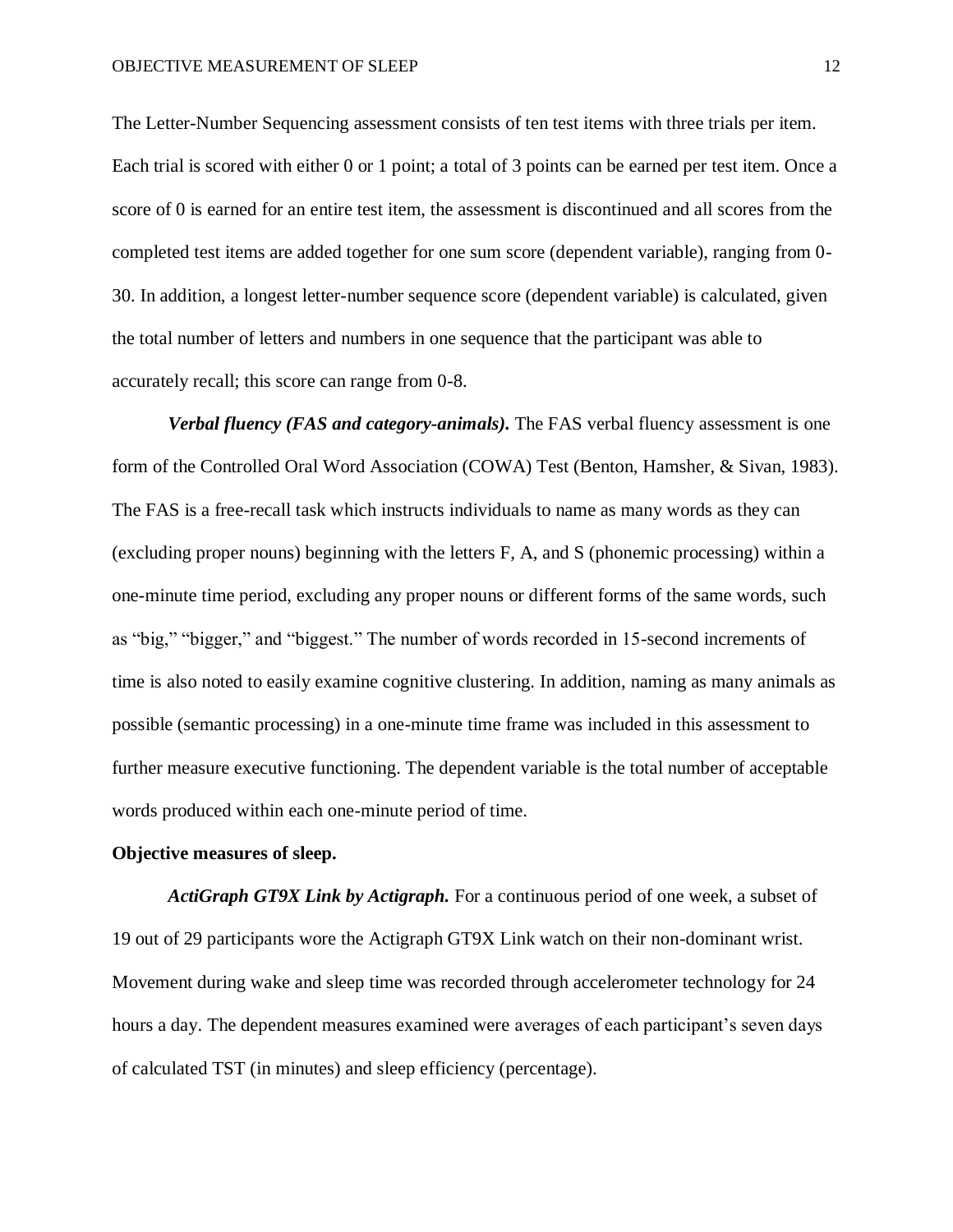*Sleep Time (Azumio, Inc.) smartphone application.* The Sleep Time app (Azumio Inc., Palo Alto, CA) was utilized by participants to monitor their sleep. The free version of this smartphone app is available in the Apple App Store. The current model of this application is 5.28 (updated 05/12/2016). TST and sleep efficiency was monitored and recorded with this app; daily TST minutes and sleep efficiency percentages were averaged for each participant, based on the seven days of use.

## **Subjective measures of sleep.**

*National Sleep Foundation sleep diary.* Provided for free by the National Sleep Foundation (2016), sleep diaries were administered to all participants to fill out each morning and night for seven days for several different purposes. The diary accounted for actigraph and Sleep Time app malfunctioning and noncompliance. Self-reported TST and sleep quality were analyzed in addition to certain aspects of participants' daytime and nighttime routines, including caffeine consumption, exercise, activities before bedtime, and prescription medications. Each item on the sleep diary was assigned a numerical value (0-7, depending on the kind of questions) for use in correlational analyses, and other participant responses were recorded verbatim in the database for qualitative use.

#### **Ease of use and likelihood of future use.**

**Exit questionnaire.** Participants filled out an exit questionnaire during their second study visit that asked about subjective lifestyle factors such as the type of mattress they use and whether or not they sleep with pets in their beds. In order to gather data on participants' subjective opinions of using the Sleep Time app to monitor TST and sleep efficiency in the future, participants were asked to rate the app's ease of use as well as the likelihood that they would use the app again in the future. Correlational analyses were conducted to examine whether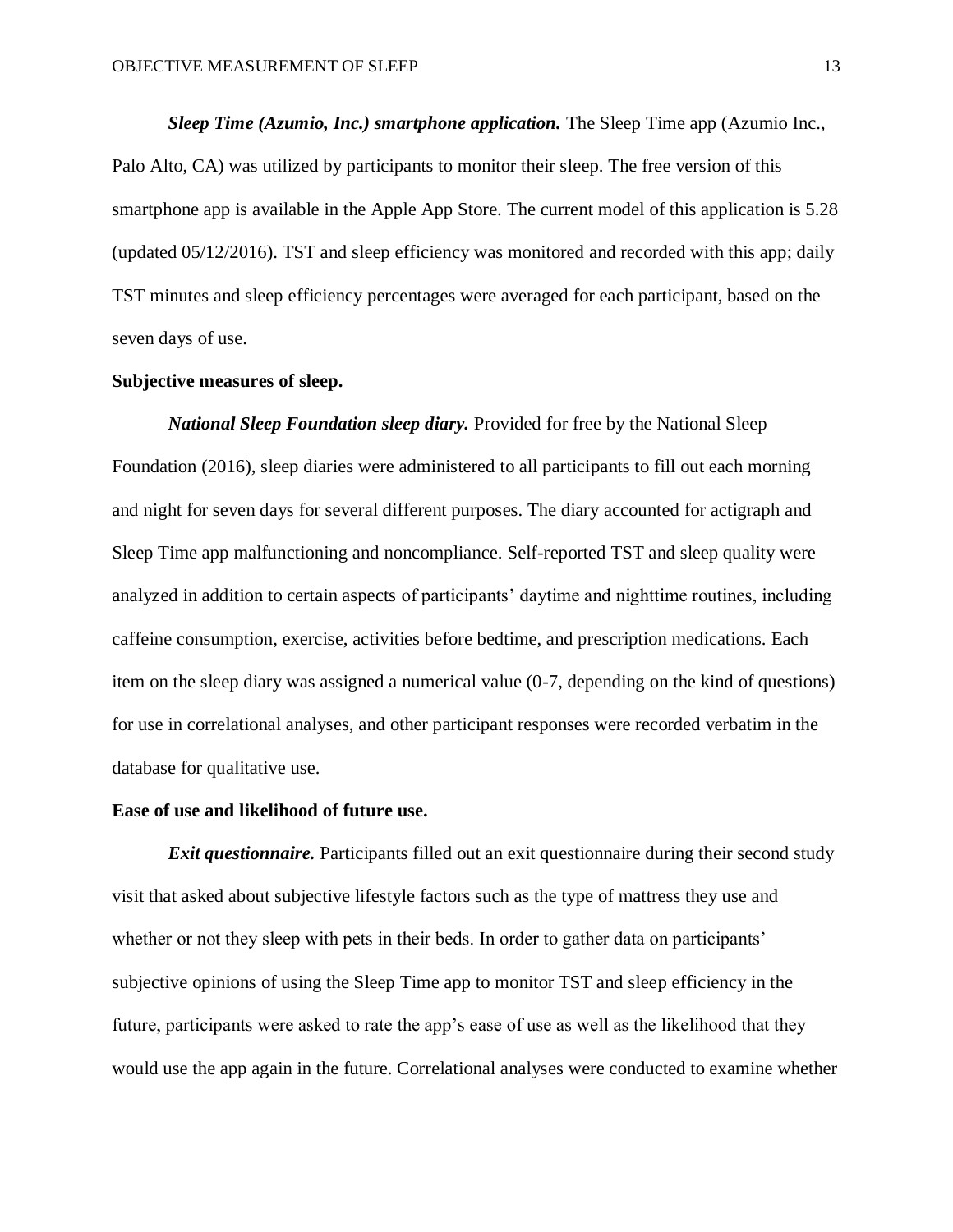ease of use correlated with likelihood of future use as well as to see if age played a role in ease of use.

#### **Data Analysis**

TST and sleep efficiency data were extracted from the actigraphs and the Sleep Time app and each participants' seven days of data were averaged for each methodology. Paired samples *t*tests were performed and effect sizes were calculated to determine significant differences between TST and sleep efficiency as recorded through actigraphy and the smartphone application. Additionally, Pearson correlation analyses were executed to identify potential correlations between self-reported sleep quality and performance on two cognitive tasks that assessed executive functioning and working memory. The sleep data were also correlated with certain variables, such as caffeine consumption, from the administered self-report sleep and mood questionnaires.

#### **Results**

#### **Subjective vs. Objective TST Data**

It was initially hypothesized that self-report information recording TST as obtained by sleep diaries would differ from objective data on TST as collected by the Sleep Time app. A paired samples *t*-test indicated that there was not a significant difference between TST recorded by the app ( $M = 441$ ,  $SD = 75.6$ ) and TST recorded in the sleep diaries ( $M = 437$ ,  $SD = 73.8$ ),  $t(10) = .31, p = .77.$ 

#### **Effects on Cognition and Mood**

The second hypothesis predicted that self-reported sleep quality would positively correlate with performance on tasks of executive functioning and negatively correlate with selfreported scores of perceived depression or anxiety. There were no correlations between self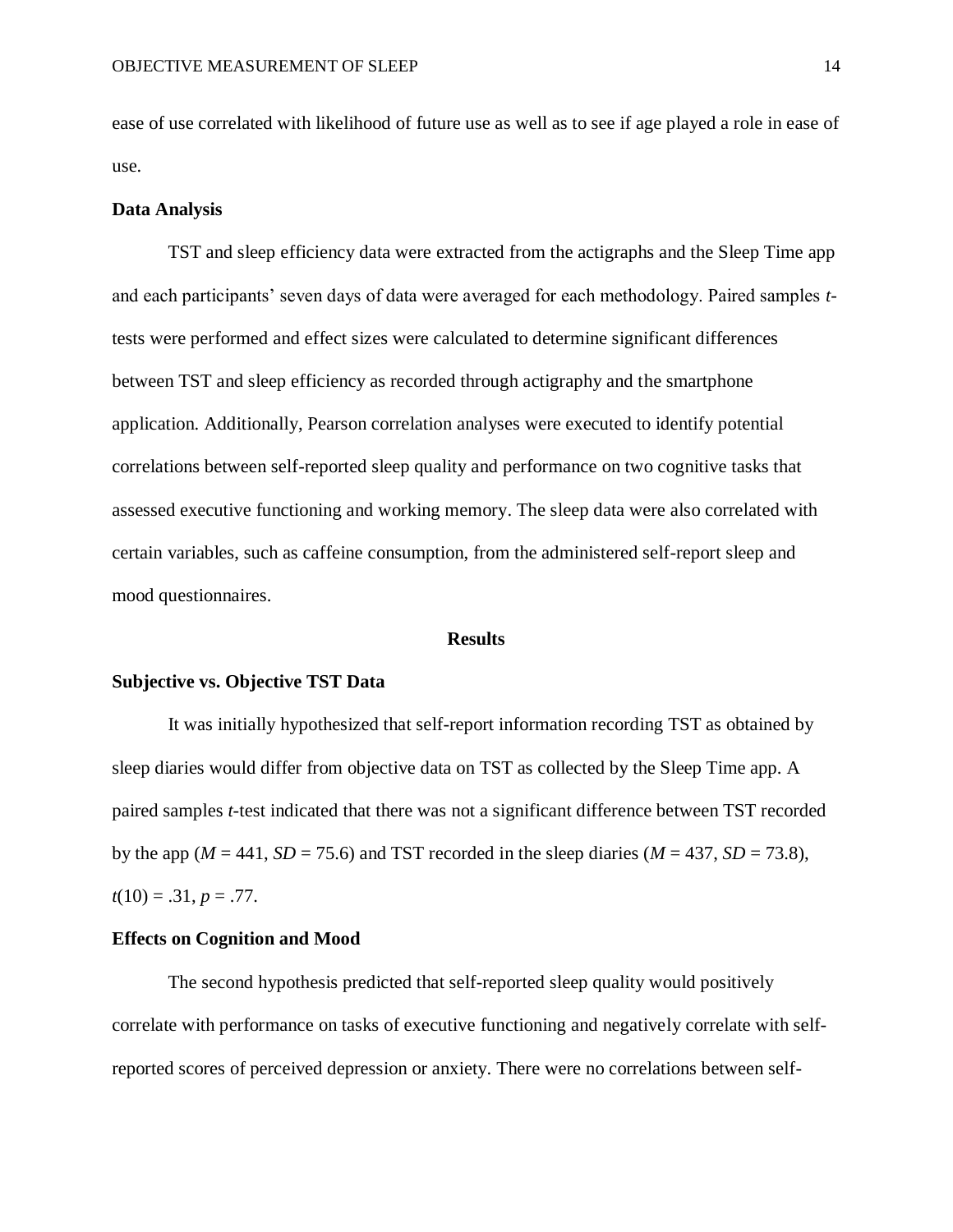reported sleep quality and performance on cognitive assessments. No significant correlations between scores on the BDI-II and BAI and TST or sleep efficiency were observed, though individuals' scores on the BDI-II and the BAI were positively correlated, Pearson's *r*(23) = .43, *p*  $= .03$  (see Table 1). In addition, age positively correlated with BDI-II scores, Pearson's  $r(23) =$ .54,  $p = .01$  such that older participants had higher scores on the BDI-II (see Table 1).

## **Self-reported Sleep Quality and Caffeine Consumption**

The third hypothesis postulated that self-reported sleep quality as measured by the ESS would negatively correlate with the total number of caffeinated drinks consumed by each participant over the course of one week. Findings from a Pearson correlation analysis show that there were no significant correlations between total number of caffeinated drinks consumed by each participant and self-reported sleep quality, Pearson's  $r(29) = .25$ ,  $p = .19$  (see Table 1), contrary to the initial hypothesis and findings in prior literature.

#### **TST and Sleep Efficiency**

The fourth hypothesis stated that TST and sleep efficiency as recorded through the Sleep Time app would significantly differ from sleep data recorded through actigraphy. A pairedsamples *t*-test showed that the smartphone app overestimated TST when compared to actigraphy, thus yielding a significant difference,  $t(18) = 6.64$ ,  $p = .01$  (see Figure 1). More specifically, the smartphone app overestimated TST 100% of the time for 68% of the total sample. The remaining 32% of participants yielded data showing that the app overestimated TST anywhere from 20%- 86% of the time. See Table 2 for a detailed representation of how much each participants' smartphone app overestimated TST. Moreover, a statistical trend indicated that the smartphone app also overestimated sleep efficiency when compared to actigraphy,  $t(18) = 2.06$ ,  $p = .06$  (see Figure 2). The smartphone app overestimated sleep efficiency 100% of the time for 26% of the total population of participants who used the app and the actigraph, while another 16% of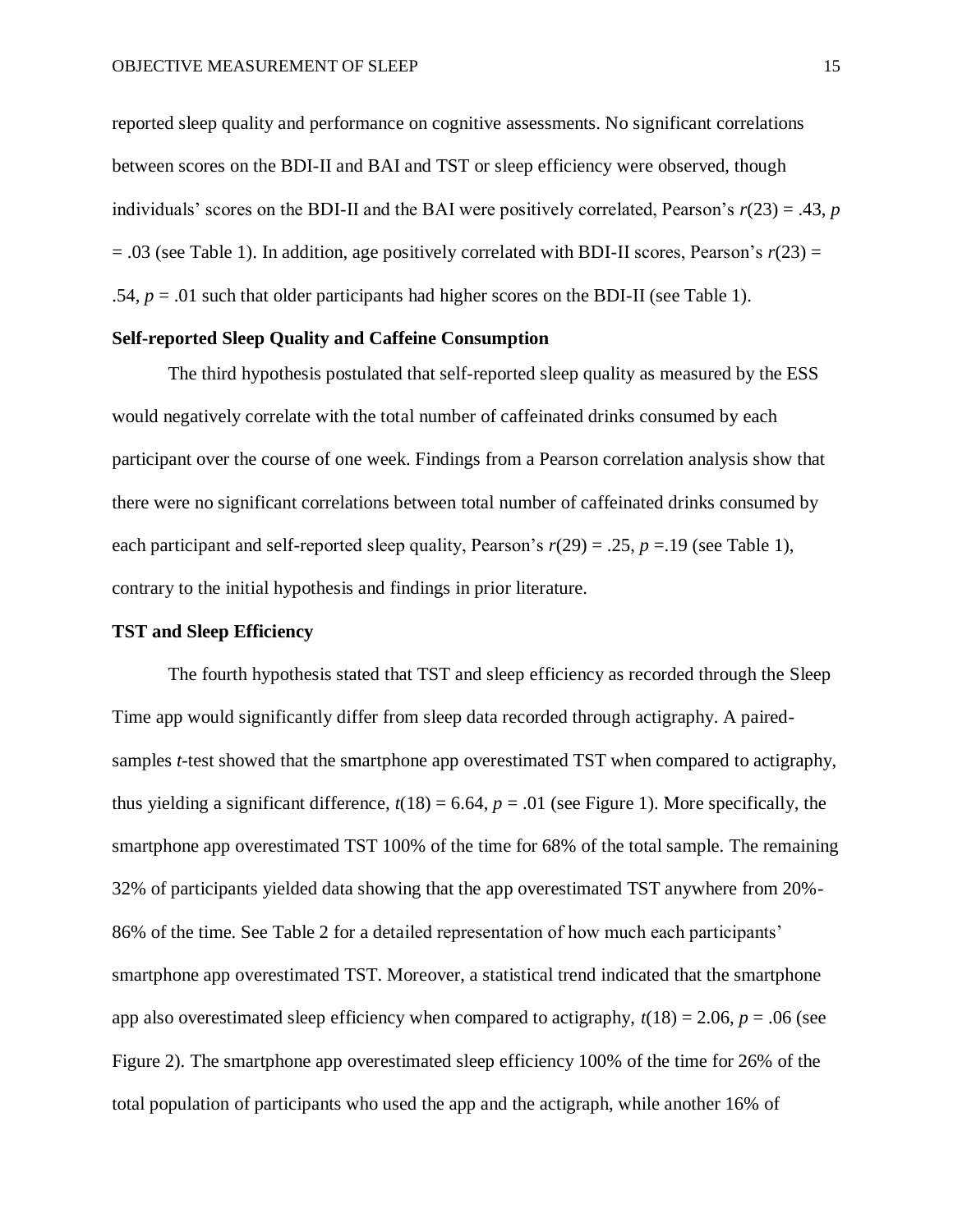participants provided data that showed that the app overestimated sleep efficiency 80% of the time. The other 58% of this population yielded data showing that the app overestimated sleep efficiency anywhere from 14%-60% of the time. For a detailed visual of how much each participants' smartphone app overestimated sleep efficiency, see Table 2.

## **Exploratory Findings**

*Self-reported app use.* Participants' self-reported ease of use of the smartphone app positively correlated with their likelihood of future use, Pearson's  $r(27) = .47$ ,  $p = .01$  (see Table 1). No other significant correlations between age, ease of use, and likelihood of future use were found (all  $p$ 's  $> .83$ ).

#### **Discussion**

This study investigated the utility of a smartphone application in monitoring sleep in healthy adults in comparison to actigraphy technology. Potential correlations between sleep efficiency and performance on tasks of executive functioning and mood metrics were examined, in addition to that of caffeine consumption and self-reported sleep quality.

The first hypothesis stated that self-report information recording TST as obtained by sleep diaries would be significantly different from objective TST data collected by the Sleep Time app, due to the idea that participants may not be the most accurate self-reporters of their own sleep. The results of a paired-samples *t*-test refuted this hypothesis, as there were no significant differences between subjective data recorded in sleep diaries and objective sleep data collected by the Sleep Time app. This finding suggests that the Sleep Time app, when compared to subjectively recorded TST, is an accurate predictor of TST in a healthy adult sample; however, it is important to consider that participants, despite being given specific directions, may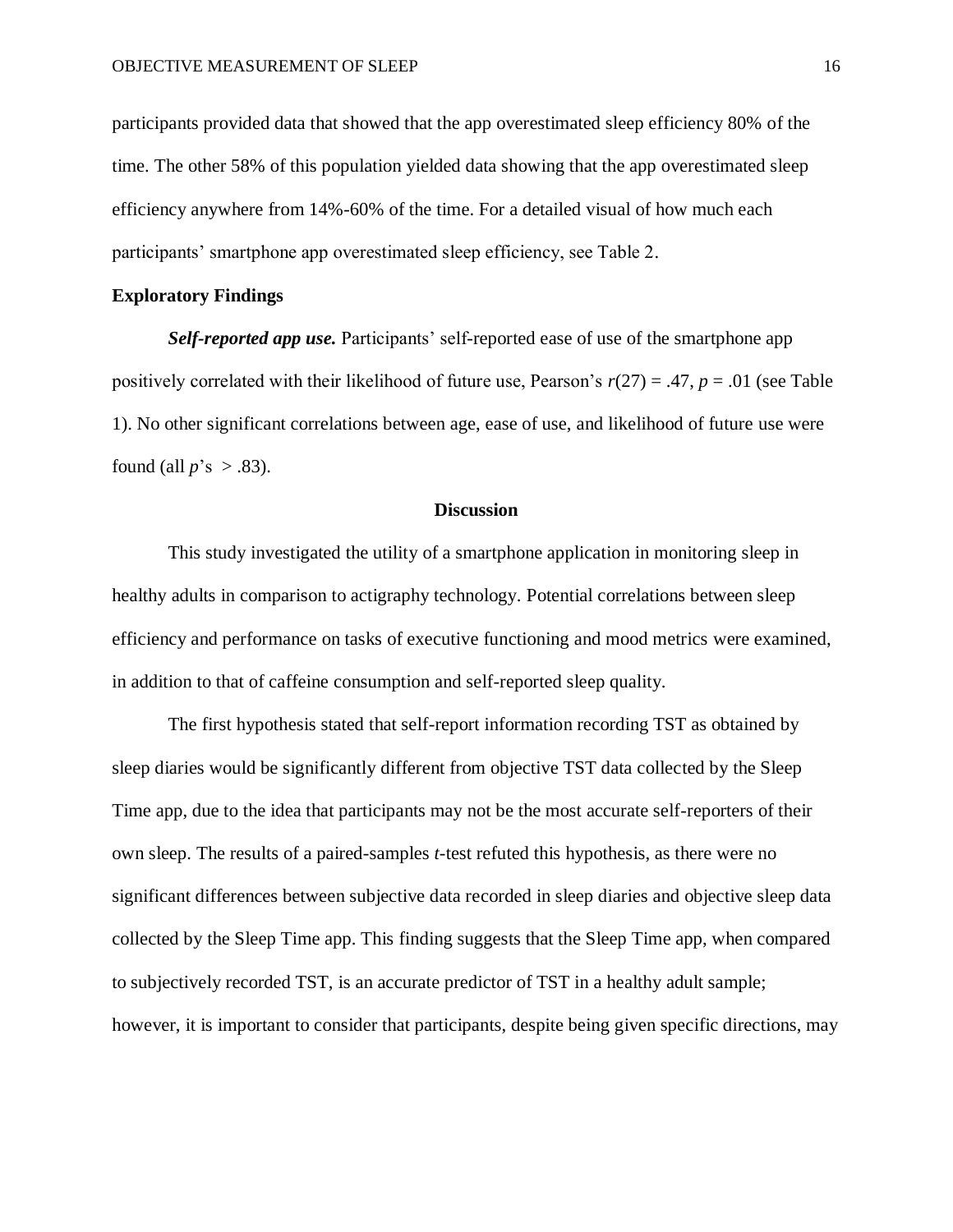have recorded their Sleep Time app data into their sleep diaries, which could account for the lack of difference.

The second hypothesis predicted that subjective sleep quality would positively correlate with performance on tasks of executive functioning and working memory in addition to selfreported scores of perceived depression or anxiety; this hypothesis was not supported by the present study. Contrary to prior literature suggesting that even moderate sleep deprivation can have a negative impact on neurobehavioral and cognitive functioning (Van Dongen et al., 2003), the present study did not find significantly negative effects of TST and sleep efficiency on cognition or mood in a healthy adult sample; however, self-reported sleepiness may be related to additional self-report metrics of mood and sleep. Perhaps a larger sample size and broader range of ages and sleep quality would yield results akin to that of Van Dongen and colleagues' (2003) findings, as a sample size of 29 may not hold enough power to detect this relationship. In regards to the effect of sleep quality on mood, a study on sleep fragmentation in a healthy adult population revealed that individuals whose sleep continuity (slow-wave sleep) was disrupted had a significantly negative impact on mood compared to those who delayed their bedtime and consequently had smaller amounts of TST (Finan, Quartana, & Smith, 2015). Based on Finan and colleagues' (2015) findings, later directions in sleep research should further investigate the effects of slow-wave sleep disruption on mood within clinical populations. Establishing the importance of sleep continuity in both healthy and clinical populations could offer new insights into the development of new sleep-tracking devices as well as improvement of current devices such as smartphone applications and wrist watches.

The third hypothesis postulated that there would be a negative correlation between selfreported sleep quality and total number of caffeinated beverages consumed over the course of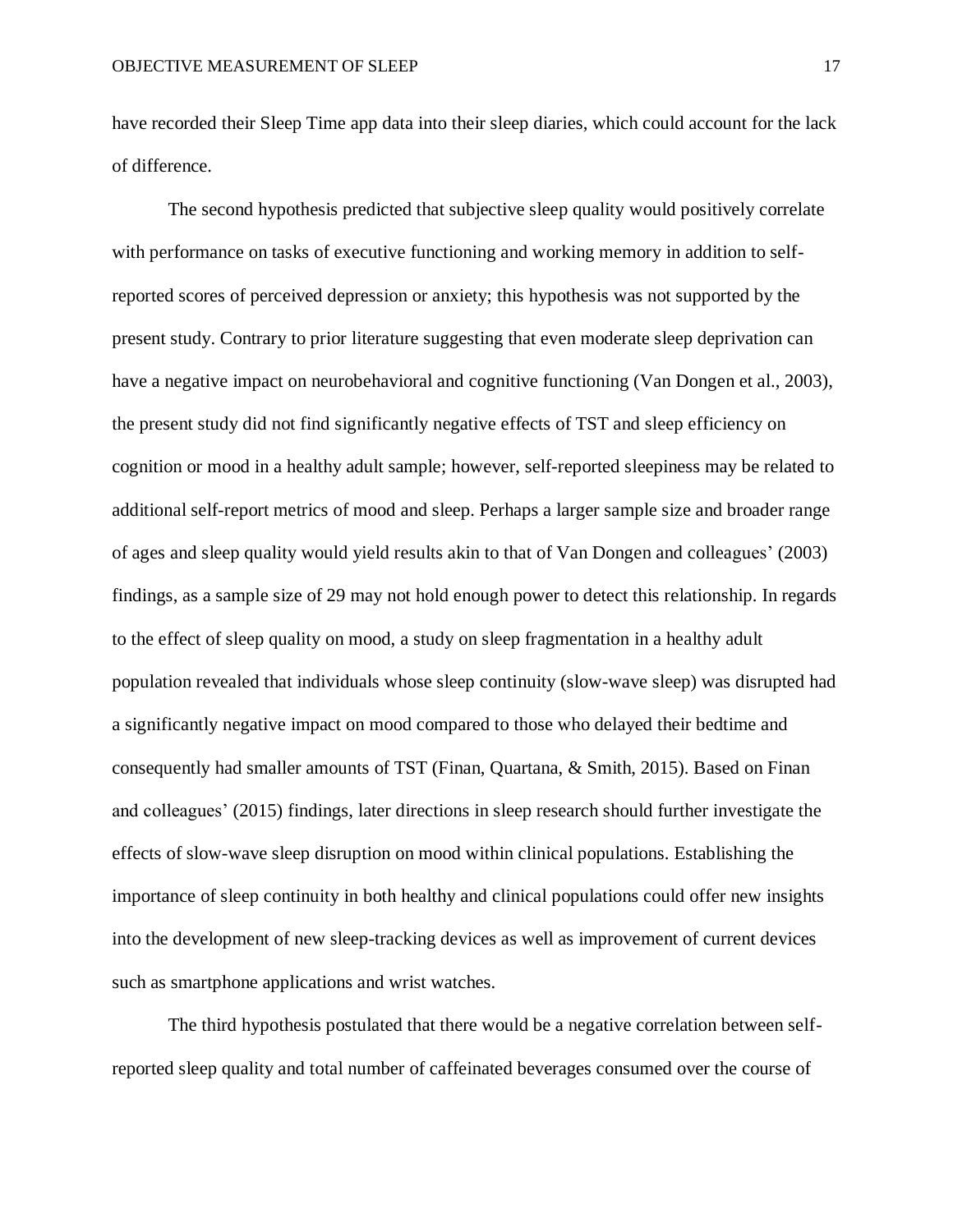one week for each participant. Contrary to the initial prediction, and findings in prior literature, no significant correlation was found; in part, this may be due to the fact that the time of day during which participants consumed caffeinated beverages was not investigated in the analysis. In a study by Drake, Roehrs, Shambroom, and Roth (2013), caffeine consumption was shown to be significantly detrimental to sleep quality when consumed 1-6 hours prior to bedtime. Thus, future research in this area should continue to measure various population's response to caffeine intake during evening hours.

The final hypothesis predicted that there would be a significant difference between the means of TST and sleep efficiency as recorded by the Sleep Time app and actigraphy bracelets. Supporting this hypothesis and consistent with the little literature that tested the utility of the Sleep Time app, significant differences were found between the two sleep-tracking methodologies, as calculated through paired-samples *t*-tests. This suggests that the Sleep Time app is not a valid measure of TST and sleep efficiency in a healthy adult population. Bhat and colleagues (2015) arrived at similar results when assessing the utility of the Sleep Time app in monitoring sleep efficiency and other sleep variables when compared to overnight PSG sleep monitoring. Despite the prior findings, the present study further tested the Sleep Time app by monitoring TST and sleep efficiency and comparing it to data collected through actigraphy.

Future directions in smartphone and wearable, sleep-tracking technology should aim to adopt standard metrics for validation of these devices in order to inform both the research world as well as companies interested in marketing their devices for research and clinical applications. Relatedly, Zambotti and colleagues (2016) stress that there is a pressing need for active communication between the sleep research community and companies that market wearable technology, so that marketing output of these devices can be optimized; this would endorse the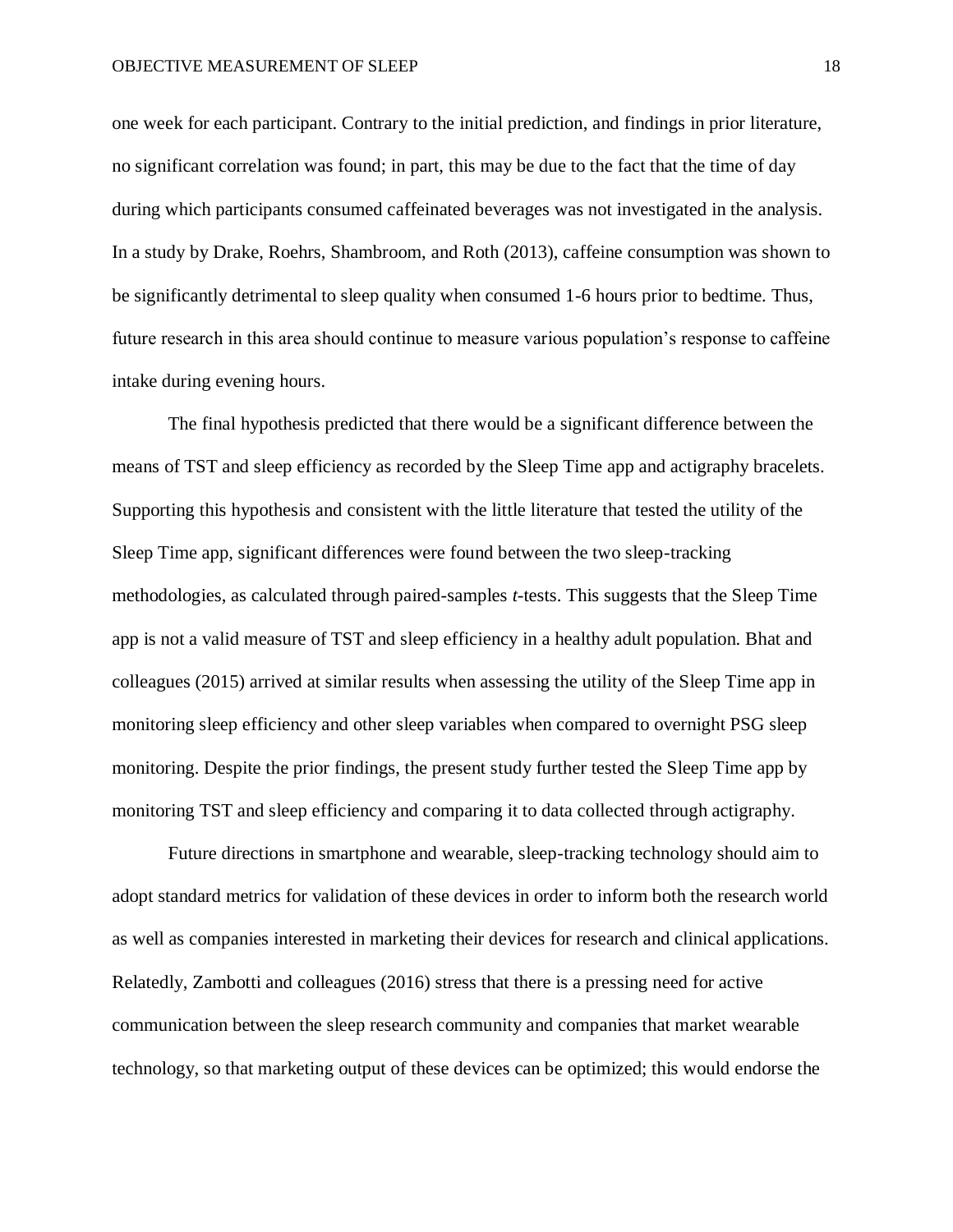implementation of commercial sleep-tracking devices in both clinical and laboratory settings as a cost-efficient option for researchers, patients, and doctors.

Currently, there is insufficient evidence to support that commercial measures of objective sleep such as apps and smartwatches possess the utility for applications in research and clinical settings (Kolla, Mansukhani, & Mansukhani, 2016). Given the consistent overestimation of TST and sleep efficiency recorded through the Sleep Time app in the current study, however, clinical sleep professionals could potentially utilize the app in gathering sleep data on those suffering from sleep disorders. The Sleep Time app may offer a more accurate metric in individuals' whose sleep is extremely poor, as recording frequent sleep fragmentation throughout the night in an individual with a sleep disorder could yield a more accurate calculation of sleep time and efficiency.

#### **Conclusion**

While potentially appealing to some users, smartphone technology does not provide a sensitive enough metric of common sleep variables in a healthy adult population. Future research is needed to clarify the Sleep Time app's objective measurement of sleep; that is, to investigate the amount of minutes by which the app overestimates TST for each participant, as well as the individual percentage by which the app overestimates sleep efficiency for each participant. By comparing this information to the valid measurements recorded through actigraphy, sleep professionals may be able to reliably use data recorded through the Sleep Time app. In addition, further research should look into the app's utility within clinical populations and across other models of smartphones. Likewise, objective measurement of sleep through the use of wearable movement and sleep-tracking devices should be further validated for the purpose of employing cost-efficient and expedient means of monitoring sleep in both research and clinical settings.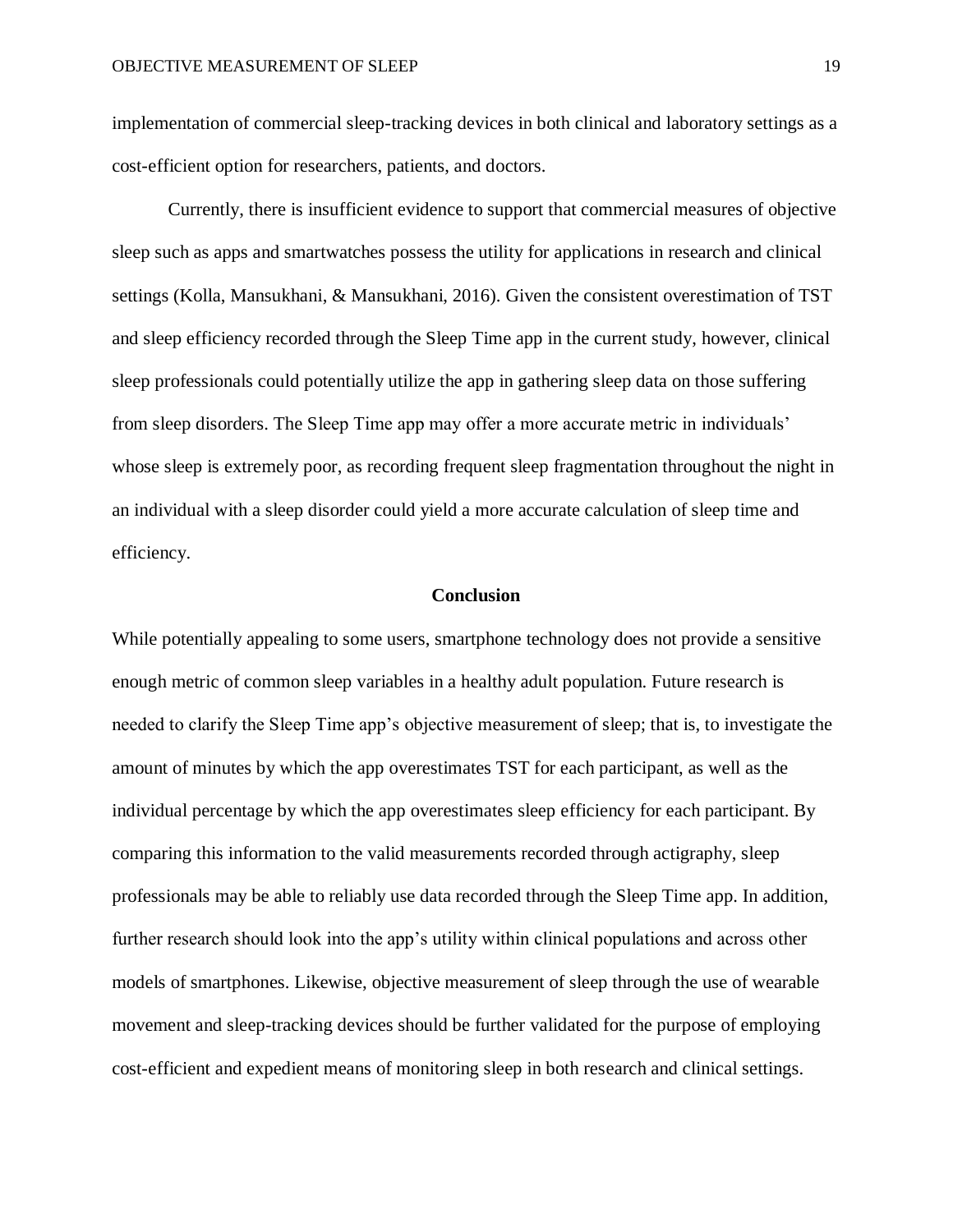Validating and implementing affordable devices or applications that track one's sleep habits and patterns could create an easy way to promote sleep hygiene. In turn, this can improve the health of various populations throughout the lifespan.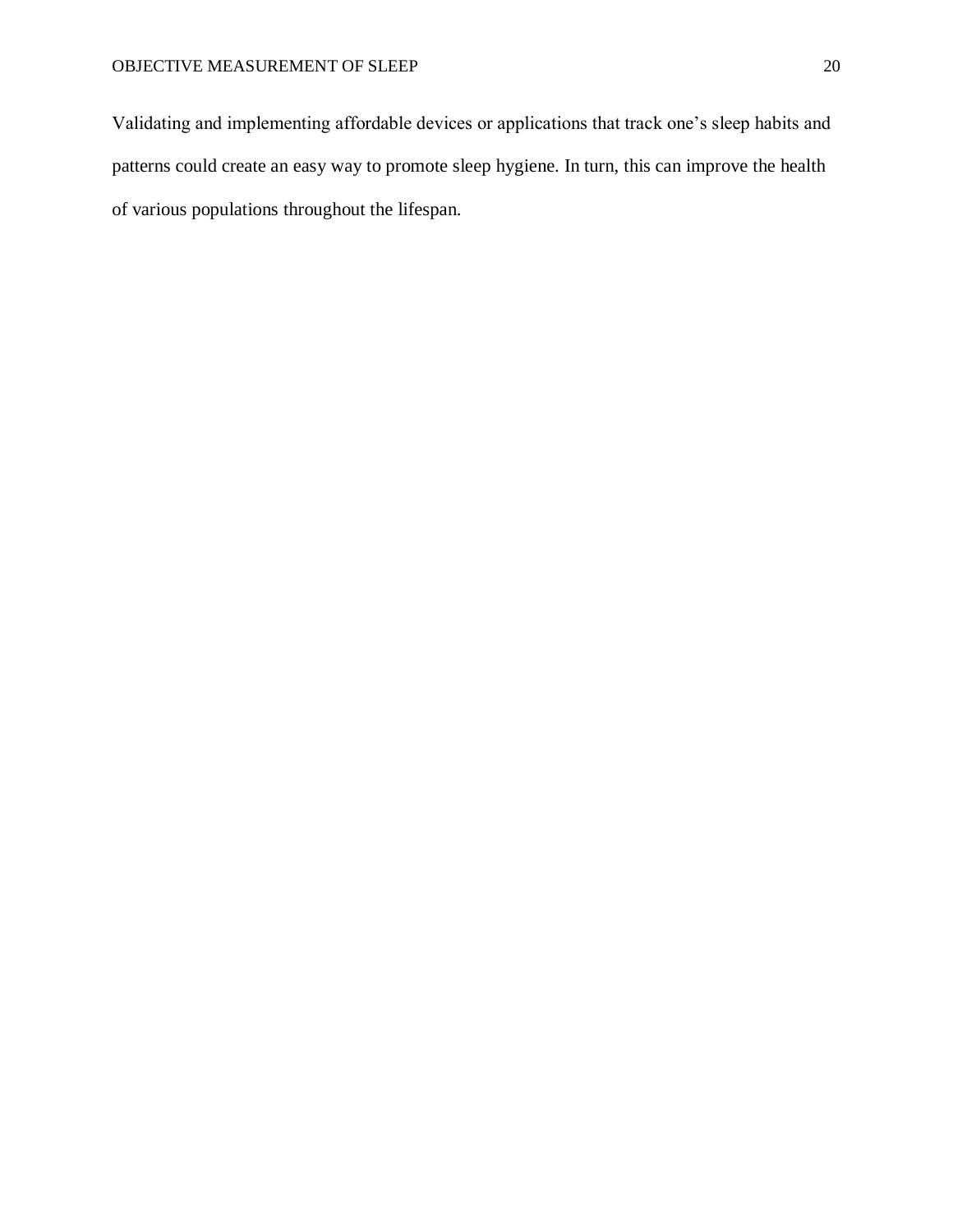#### **References**

- Actigraph (2016). *Our History.* Retrieved from www.actigraphcorp.com/company/history Appleman, E. R., Albouy, G., Doyon, J., Cronin-Golomb, A. & King, B. R. (2015). Sleep quality influences subsequent motor skill acquisition. *Behavioral Neuroscience, 130,* 290-297. doi: 10.1037/bne0000131
- Baker, F. C., Wolfson, A. R., & Lee, K. A. (2009). Association of sociodemographic, lifestyle, and health factors with sleep quality and daytime sleepiness in women: findings from the 2007 National Sleep Foundation "Sleep in America Poll". *Journal of Women's Health, 18,* 841-49. doi: 10.1089/jwh.2008.0986
- Baglioni, C., Spiegelhalder, K., Lombardo, C., & Riemann, D. (2010). Sleep and emotions: A focus on insomnia. *Sleep Medicine Reviews, 14,* 227-238. 10.1016/j.smv.2009.10.007
- Batista, M. A., & Gaglani, S.M. (2013). The future of smartphones in healthcare. *AMA Journal of Ethics, 15,* 947-950.
- Beck, A. T., Epstein, N., Brown, G., Steer, R. A. (1988). An inventory for measuring clinical anxiety: Psychometric properties. *Journal of Consulting and Clinical Psychology, 56,* 893-897. doi: 10.1037/0022-006X.56.6.893
- Beck, A. T., Ward, C. H., Mendelson, M., Mock, J. E., & Erbaugh, J. (1961). An inventory for measuring depression. *Archives of General Psychiatry, 4,* 561–571.
- Benton, A. L., Hamsher, K., & Sivan, A. B. (1983). *Multilingual aphasia examination* (3rd ed.). Iowa City, IA: AJA Associates.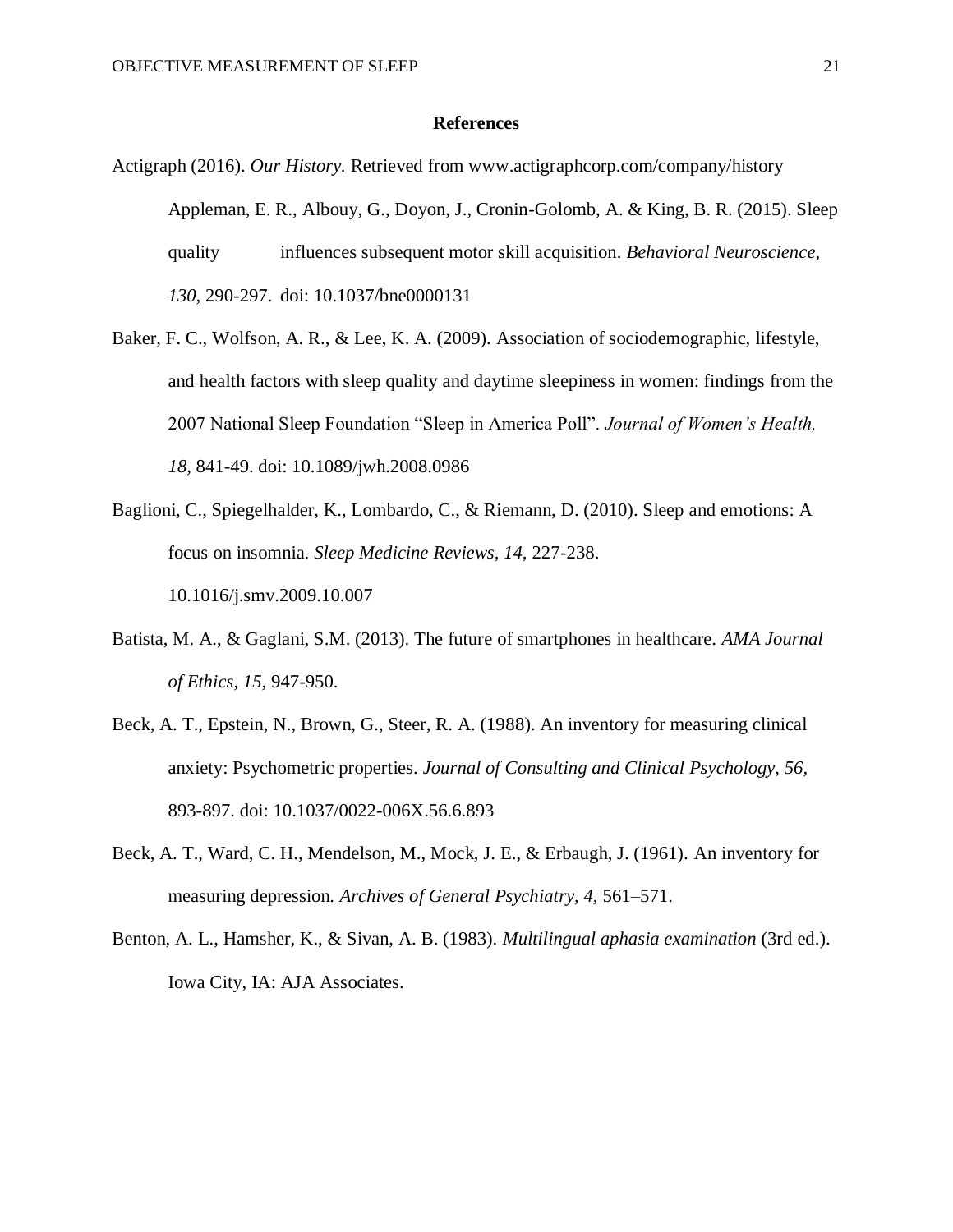- Bhat, S., Ferraris, A., Gupta, D., Mozafarian, M., DeBari, V. A., Gushway-Henry, N., … & Gowda, S. P. (2015). Is there a clinical role for smartphone sleep apps? Comparison of Sleep cycle detection by a smartphone application to polysomnography. *Journal Clinical Sleep Medicine, 11,* 709-715. doi: 10.5664/jcsm.4840
- Bonnet, M. H. (1986). Performance and sleepiness as a function of frequency and placement of sleep disruption. *Psychophysiology, 23,* 263-271. doi: 10.1111/j.1469-8986
- Buysse, D. J., Reynolds, C. F., Monk, T. H., Berman, S. R., & Kupfer, D. J. (1989). *Pittsburgh Sleep Quality Index. Psychiatry Research, 28,* 193-213.
- Church, G. D. (2012). The role of polysomnography in diagnosing and treating obstructive sleep apnea in pediatric patients. *Current Problems in Pediatric and Adolescent Health Care, 42,* 2-25. doi:10.1016/j.cppeds.2011.10.001
- Colten, H. R., & Altevogt, B. M. (2006). Sleep disorders and sleep deprivation: An unmet public health problem. *National Academies Press,* xviii, 404.
- Commercialkid (2009, February 4). *iPhone 3g commercial "There's An App For That" 2009.* [Video File]. Retrieved from https://www.youtube.com/watch?v=szrsfeylzyg
- de Zambotti, M., Godino. J. G., Baker, F. C., Cheung, J., Patrick, K., & Colrain, I. M. (2016). The boom in wearable technology: Cause for alarm or just what is needed to better understand sleep? *SLEEP, 39,* 1761-1762. doi: 10.5665/sleep.6108
- Dinesh, J., & Freedson, P. (2012). Actigraph and actical physical activity monitors: A peek under the hood. *Medical Science Sports Exercise, 44,* 86-89. doi:10.1249/MSS.0b013e3182399f5e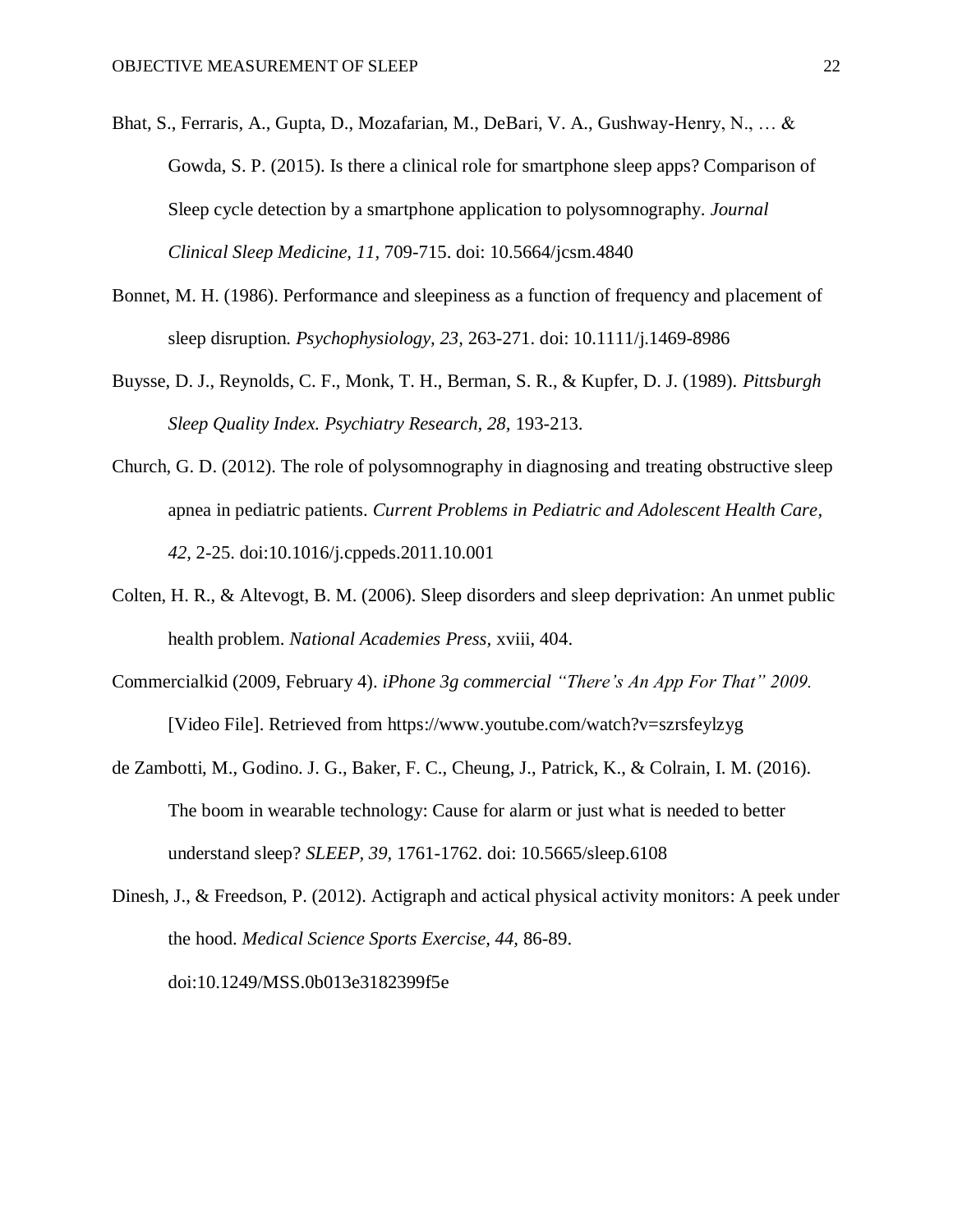- Drake, C., Roehrs, T., Shambroom, J., & Roth, T. (2013). Caffeine effects on sleep taken 0, 3, or 6 hours before going to bed. *Journal of Clinical Sleep Medicine, 9,* 1195-1200. doi: 10.5664/jcsm.3170
- Finan, P. H., Quartana, P. J., & Smith, M. T. (2015). The effects of sleep continuity disruption on positive mood and sleep architecture in healthy adults. *Sleep: Journal of Sleep and Sleep Disorders Research, 38,* 1735-1742. doi: 10.5665/sleep.5154
- Goel, N., Rao, H., Durmer, J., & Dinges, D. (2009). Neurocognitive consequences of sleep deprivation. *Seminars in Neurology, 29,* 320-339. doi: 10.1055/s-0029-1237117
- Haba-Rubio, J., & Krieger, J. (2012). Evaluation instruments for sleep disorders: A brief history of polysomnography and sleep medicine. *Introduction to Modern Sleep Technology, 64,* 19-30. doi: 10.1007/978-94-007-5470-6
- Heppner, J. (2015, January 7). 30 surprising facts about how we actually spend our time [web blog post]. Retrieved from distractify.com/old-school/2015/01/07/astounding-facts- -about-how-we-actually-spend-our-time-1197818577
- Hindmarch, J., Rigney, U., Stanley, N., Quinlan, P., Rycroft, J., & Lane, J. (2000). A naturalistic investigation of the effect of day-long consumption of tea, coffee and water on alertness, sleep onset and sleep quality. *Psychopharmacology, 149,* 203-216. doi: 10.1007/s002130000383
- Iber, C., Redline, S., Kaplan-Gilpin, A., Quan, S., Zhang, L., Gottlieb, D., … & Smith, P. (2003). Polysomnography performed in the unattended home versus the attended laboratory setting- sleep heart health study methodology. *Sleep, 27,* 536-540.
- Johns, M. (1997). *Epworth Sleepiness Scale.* Retrieved from epworthsleepinessscale.com/1997 -version-ess/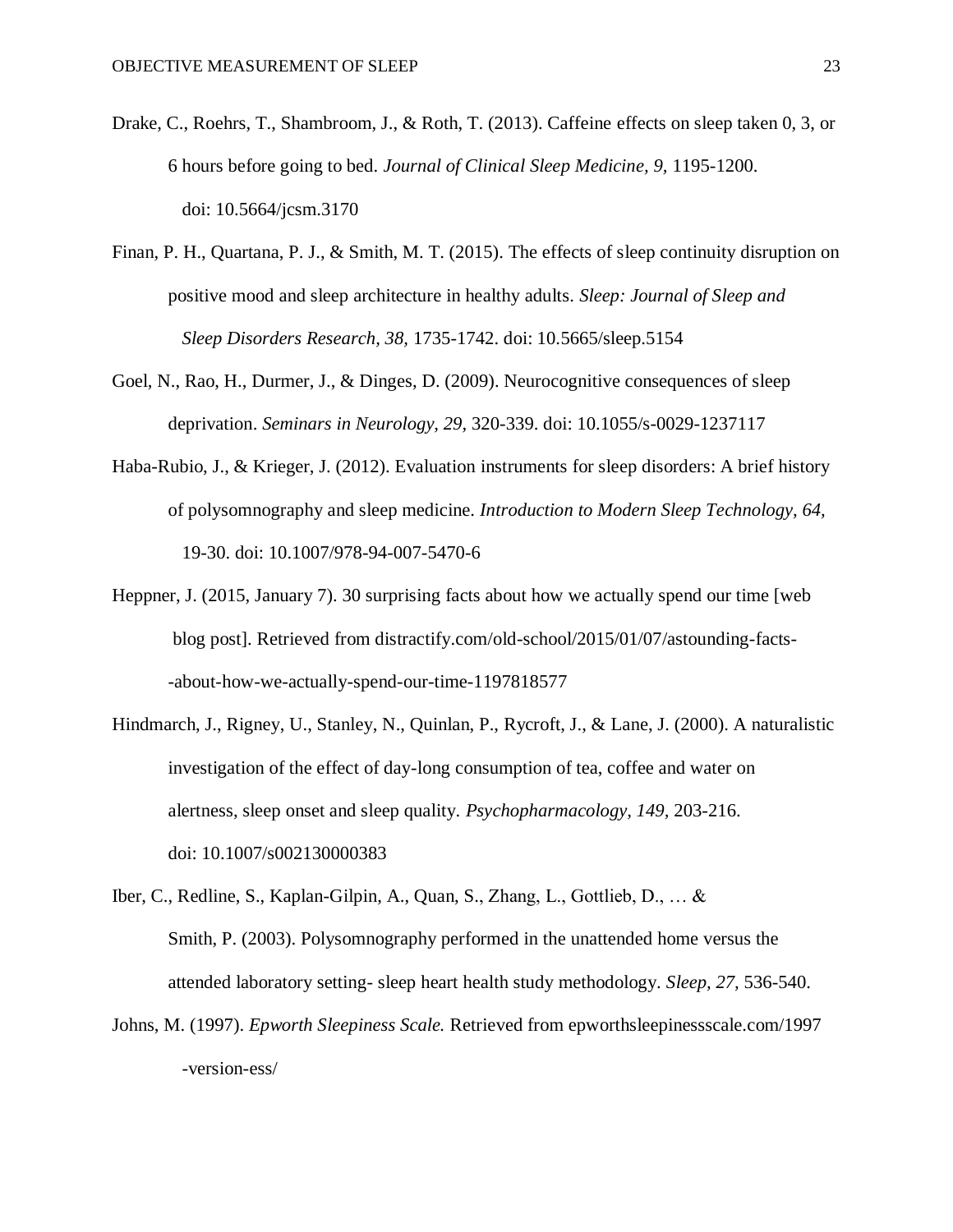- Kolla, B. P., Mansukhani, S., & Mansukhani, M. P. (2016). Consumer sleep tracking devices: a review of mechanisms, validity, and utility. *Expert Rev Med Devices, 13,* 497-506. doi: 10.1586/17434440.2016.1171708
- Leotta, C., Carskadon, M. A., Acebo, C., Seifer, R., & Quinn, B. (1997). Effects of acute sleep restriction on affective response in adolescents: Preliminary results. *Sleep Research, 26,* 201.
- Lotan, S., Hussam, S., Hadari, R., Kovatz, S., Weinberg, U., Dolev, … & Shenkman, L. (2002). The effects of coffee consumption on sleep and melatonin secretion. *Sleep Medicine, 3,* 271-273. doi: 10.1016/S1389-9457(02)00015-1
- Mantua, J., Gravel, N., & Spencer, R. M. C. (2016). Reliability of sleep measures from four personal health monitoring devices compared to research-based actigraphy and polysomnography. *Sensors, 16,* 646. doi: 10.3390/s16050646
- Martin, J. L., & Hakim, A. D. (2010). Wrist actigraphy. *Chest, 139,* 1514-1527. doi: 10.1378/ -chest.10-1872
- National Heart, Lung, and Blood Institute (2012, February 22). *Why is sleep important?* Retrieved from www.nhlbi.nih.gov/health-topics/topics/sdd/why
- National Sleep Foundation. (2016). *National Sleep Foundation Sleep Diary.* Retrieved from http://sleepfoundation.org/sleep-diary/SleepDiaryv6.pdf
- Sadeh, A., Hauri, P. J., Kripke, D. F., & Laurie, P. (1995). The role of actigraphy in the evaluation of sleep disorders. *Sleep, 18,* 288-302.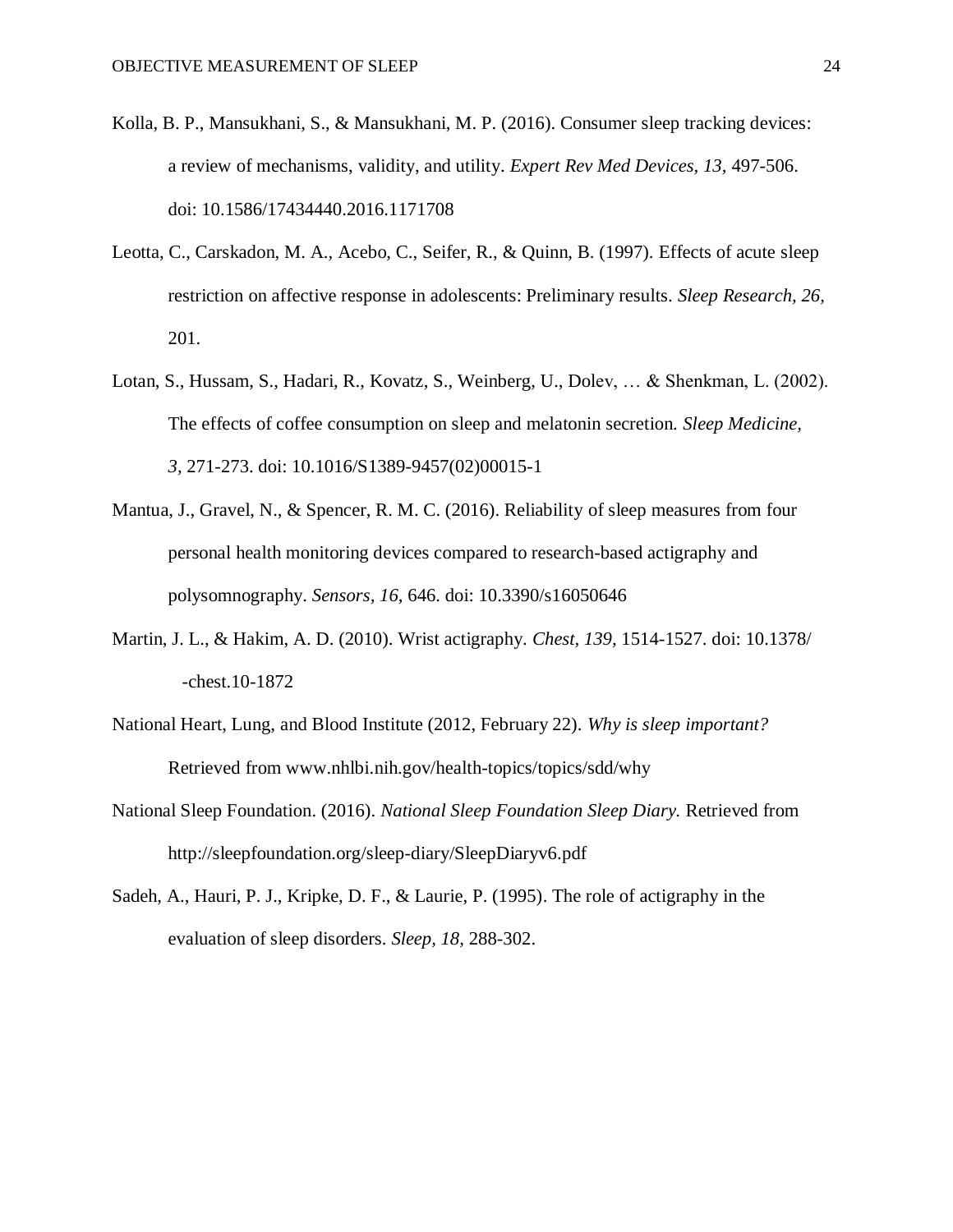Shaker, R., Castell, D. O., Shoenfeld, P. S., Spechler, S. J. (2003). Nighttime heartburn is an under-appreciated problem that impacts sleep and daytime function: the results of a Gallup survey conducted on behalf of the American Gastroenterological Association. *The American Journal of Gastroenterology, 98,* 1487-1493.

doi: 10.1111/j.1572-0241.2003.07531.Siversten, B., Omvik, S., Havik, O. E., Pallesen,

- S., Bjorvatn, B., Nielsen, G. H., … & Straume, S. (2006). A comparison of actigraphy and polysomnography in older adults treated for chronic primary insomnia. *Sleep: Journal of Sleep and Sleep Disorders Research, 29,* 1353-1358*.*
- Soltari, M., Haytabakhsh, M. R., Najman, J. M., Williams, G. M., O'Callagan, M. J., Bor, W., … & Clavarino, A. (2012). Sleepless nights: the effect of socioeconomic status, physical activity, and lifestyle factors on sleep quality in a large cohort of Australian women. *Archives of Women's Mental Health, 15,* 237-247. doi: 10.1007/s00737-012-0281-3
- Stepanski, E., Rybarczyk, B., Lopez, M., & Stevens, S. (2003). Assessment and treatment of sleep disorders in older adults: A review for rehabilitation psychologists. *Rehabilitation Psychology, 48, 23-36.* doi: 10.1037/0090-5550-48.1.23
- Sutter, C., Zollig, J., Allemand, M., & Martin, M. (2012). Sleep quality and cognitive function in healthy old age: The moderating role of subclinical depression. *Neuropsychology, 26, 768-775.* doi: 10.1037/a0030033
- Thun, E., Bjorvatn, B., Osland, T., Steen, V. M., Sivertsen, B., Johansen, T., … Pallesen, S. (2012). An actigraphic validation study of seven morningness-eveningness inventories. European Psychologist, 17, 222-230. doi: 10.1027/1016-9040/a000097
- Verbeek, I., Arends, J., Declerk, G., & Beecher, L. (1994). Wrist actigraphy in comparison with polysomnography and subjectve evaluation in insomnia. *Sleep Wake Research in the*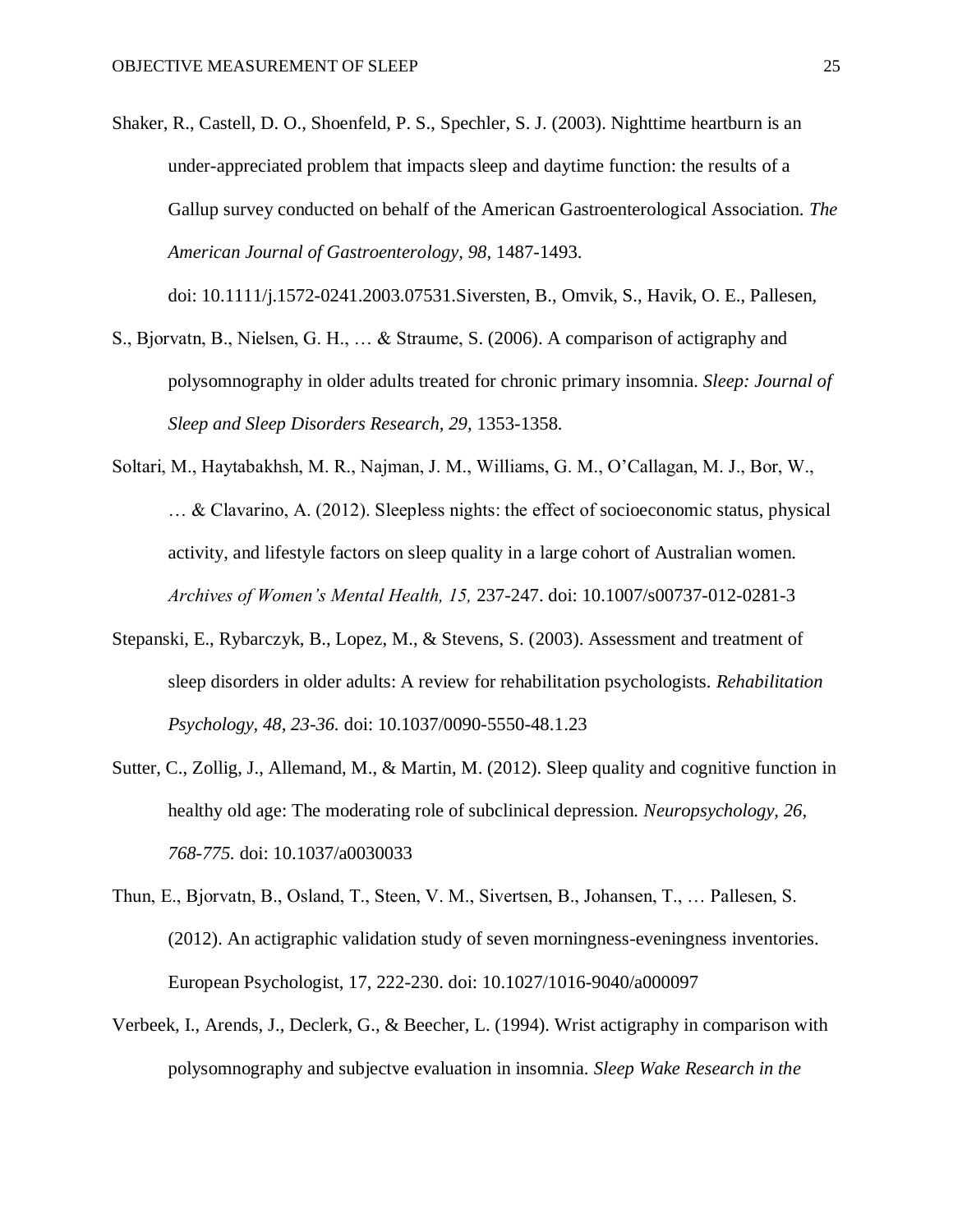*Neatherlands, 5, 163-169.*

- Vitiello, M. V., Poceta, S. J., Prinz, P. N. (1991). Sleep in Alzheimer's Disease and other dementing disorders. *Canadian Journal of Experimental Psychology, 45,* 221-239. doi: 10.1037/h0084283
- Wechsler, D. (2008). *Wechsler Adult Intelligence Scale; Letter-Number Sequencing.* [Measurement instrument]. Retrieved from doi: 10.1037/t15169-000
- Welk, G. J., McClain, J. J., Eisenmann, J. C., & Wickel, E. E. (2007). Field validation of the MTI Actigraph and BodyMedia Armband Monitor using the IDEEA monitor. *Obesity 15,* 918-928. doi: 10.1038/oby.2007.624
- Wilckens, K. A., Erickson, K. I., & Wheeler (2012). Age-related decline in controlled retrieval: The role of the PFC and sleep. *Seminars in Neurology, 29,* 320-339. doi: 10.1155/2012/624795
- Wilckens, K. A., Woo, S. G., Kirk, A. R., Erickson, K. I., & Wheeler, M. E. (2014). Role of sleep continuity and total sleep time in executive function across the lifespan. *Psychology and Aging, 29,* 658-665. doi: 10.1037/a0037234
- Yoo, S. S., Hu, P. T., Gujar, N., Jolesz, F. A., & Wheeler, M. E. (2014). A deficit in the ability to form new human memories without sleep. *Nature Neuroscience, 10,* 385-392. doi: 10.1038/nn1851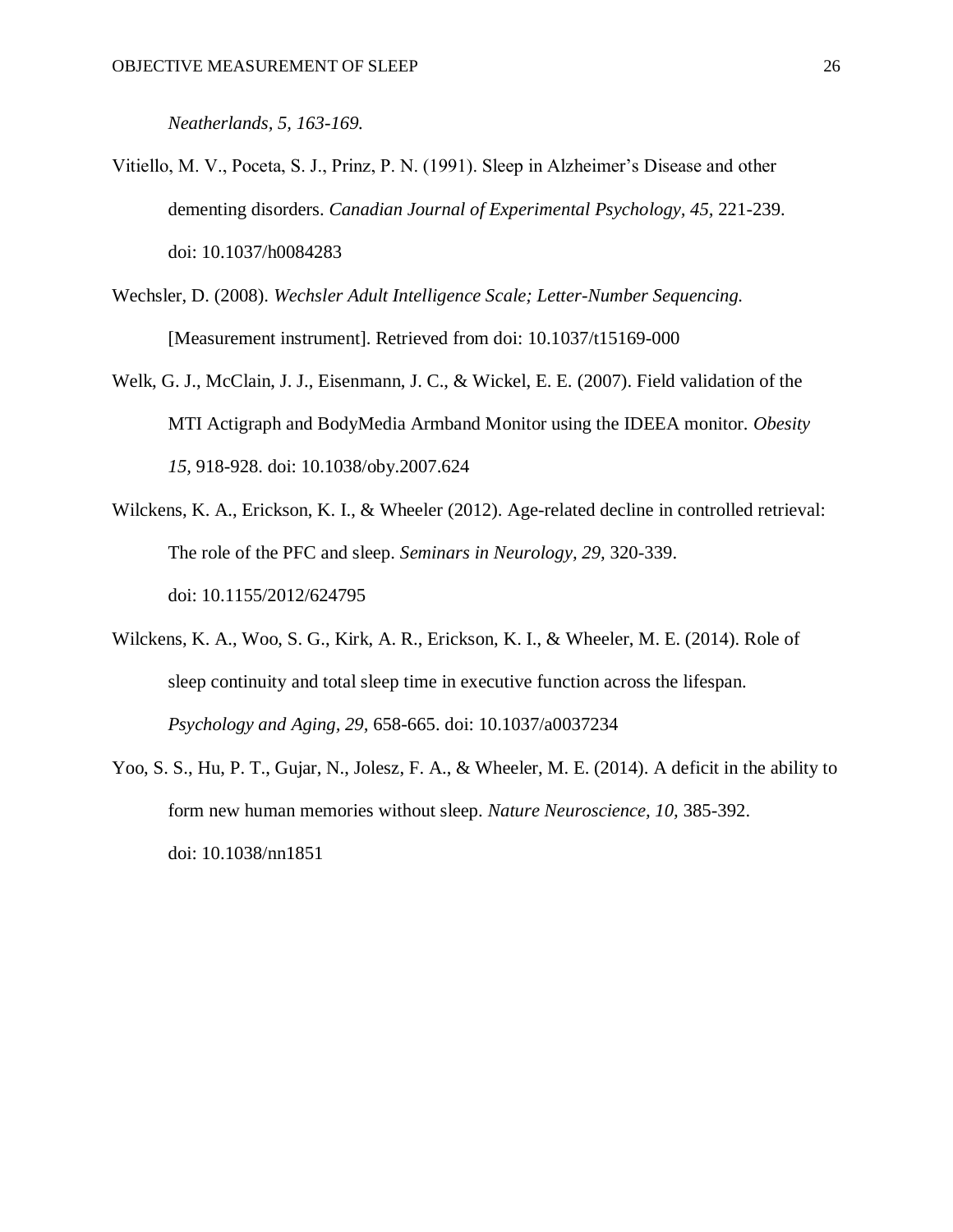| Table 1               |  |
|-----------------------|--|
| <b>Results Matrix</b> |  |

|                                      | $\mathbf{1}$             | $\overline{2}$ | $\overline{3}$ | $\overline{4}$ | $5\overline{)}$          | 6      | $\overline{7}$ | $8\,$                        | 9      | 10             | 11 |
|--------------------------------------|--------------------------|----------------|----------------|----------------|--------------------------|--------|----------------|------------------------------|--------|----------------|----|
| 1. BAI total<br>score                | $\overline{\phantom{a}}$ |                |                |                |                          |        |                |                              |        |                |    |
| 2. BDI total<br>score                | $.43*$                   | $\blacksquare$ |                |                |                          |        |                |                              |        |                |    |
| 3. Age                               | .03                      | $.54***$       |                |                |                          |        |                |                              |        |                |    |
| 4. Likelihood of<br>future use       | .07                      | .03            | $-.04$         |                |                          |        |                |                              |        |                |    |
| 5. Ease of app<br>use                | $-.20$                   | .09            | $-.01$         | $.47***$       | $\overline{\phantom{a}}$ |        |                |                              |        |                |    |
| 6. ESS total<br>score                | .31                      | .05            | $-.01$         | $\cdot$ 3      | .06                      |        |                |                              |        |                |    |
| 7. Sleep quality<br>rating           | .29                      | .07            | $-.09$         | $-.12$         | $-.30$                   | $.45*$ |                |                              |        |                |    |
| 8. FAS words<br>total                | .17                      | .02            | $-.24$         | $-.26$         | $-.33$                   | $-.07$ | $-.08$         | $\qquad \qquad \blacksquare$ |        |                |    |
| 9. Animals total                     | $-.17$                   | $-.40$         | $-.43*$        | $-.00$         | $-.10$                   | $-.07$ | $-.37$         | $.61**$                      |        |                |    |
| 10. LNS toal                         | .01                      | .16            | $-.02$         | .09            | $.10\,$                  | .13    | $-.34$         | .13                          | .13    | $\overline{a}$ |    |
| 11. Total #<br>caffeinated<br>drinks | .04                      | .22            | .17            | .04            | $-.14$                   | .15    | .25            | $-.24$                       | $-.29$ | .22            |    |

**Note**. \* *p* < .05, \*\* *p* < .01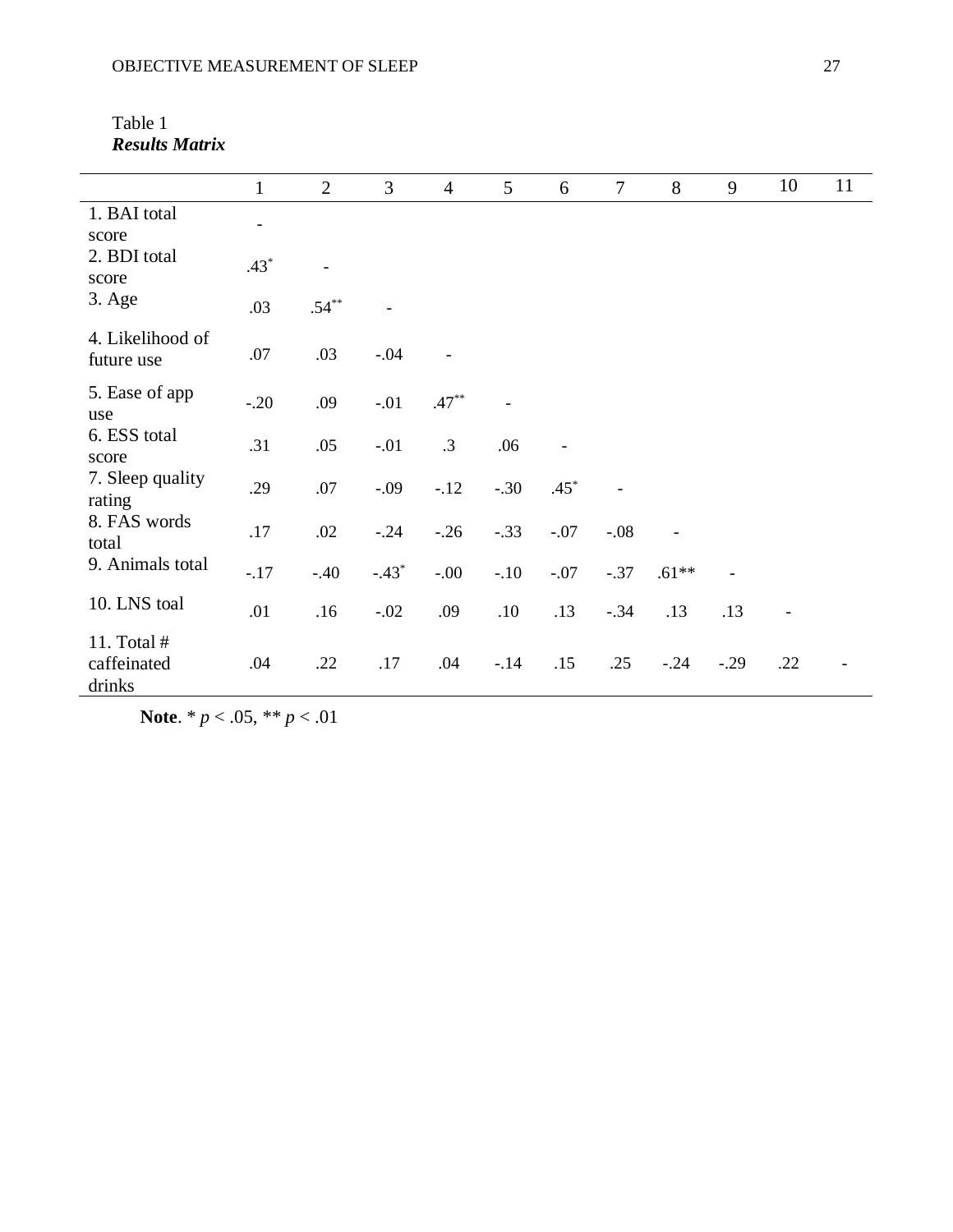| <b>Participant ID</b> | <b>TST</b> | <b>Sleep Efficiency</b> |
|-----------------------|------------|-------------------------|
| $\mathbf{1}$          | 100%       | 50%                     |
| $\mathbf{2}$          | 86%        | 14%                     |
| 3                     | 83%        | 17%                     |
| $\overline{4}$        | 100%       | 100%                    |
| 5                     | 100%       | 100%                    |
| 6                     | 100%       | 100%                    |
| 7                     | 100%       | 80%                     |
| 8                     | 75%        | 25%                     |
| 9                     | 75%        | 50%                     |
| 10                    | 80%        | 80%                     |
| 11                    | 100%       | 100%                    |
| 12                    | 100%       | 25%                     |
| 13                    | 100%       | 57%                     |
| 14                    | 100%       | 60%                     |
| 15                    | 20%        | 40%                     |
| 16                    | 100%       | 80%                     |
| 17                    | 100%       | 100%                    |
| 18                    | 100%       | 60%                     |
| 19                    | 100%       | 43%                     |
|                       |            |                         |
|                       |            |                         |

Table 2 *Percentage of Time App Overestimated TST & Sleep Efficiency*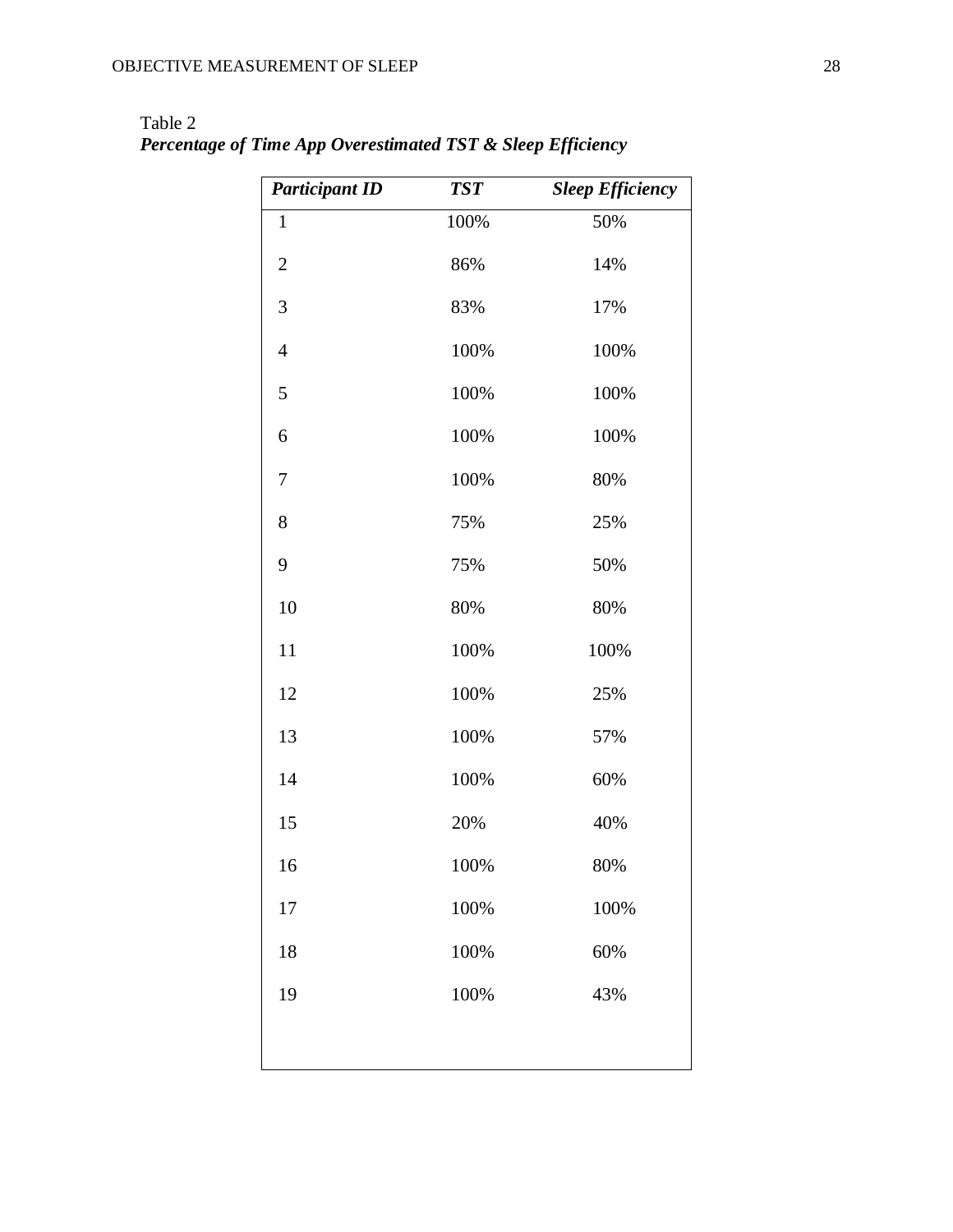

*Figure 1.* Graph comparing TST as measured by the Sleep Time app ( $M = 444.3$ ,  $SD = 44.52$ ) to TST measured by actigraphy  $(M = 341.0, SD = 57.30)$ .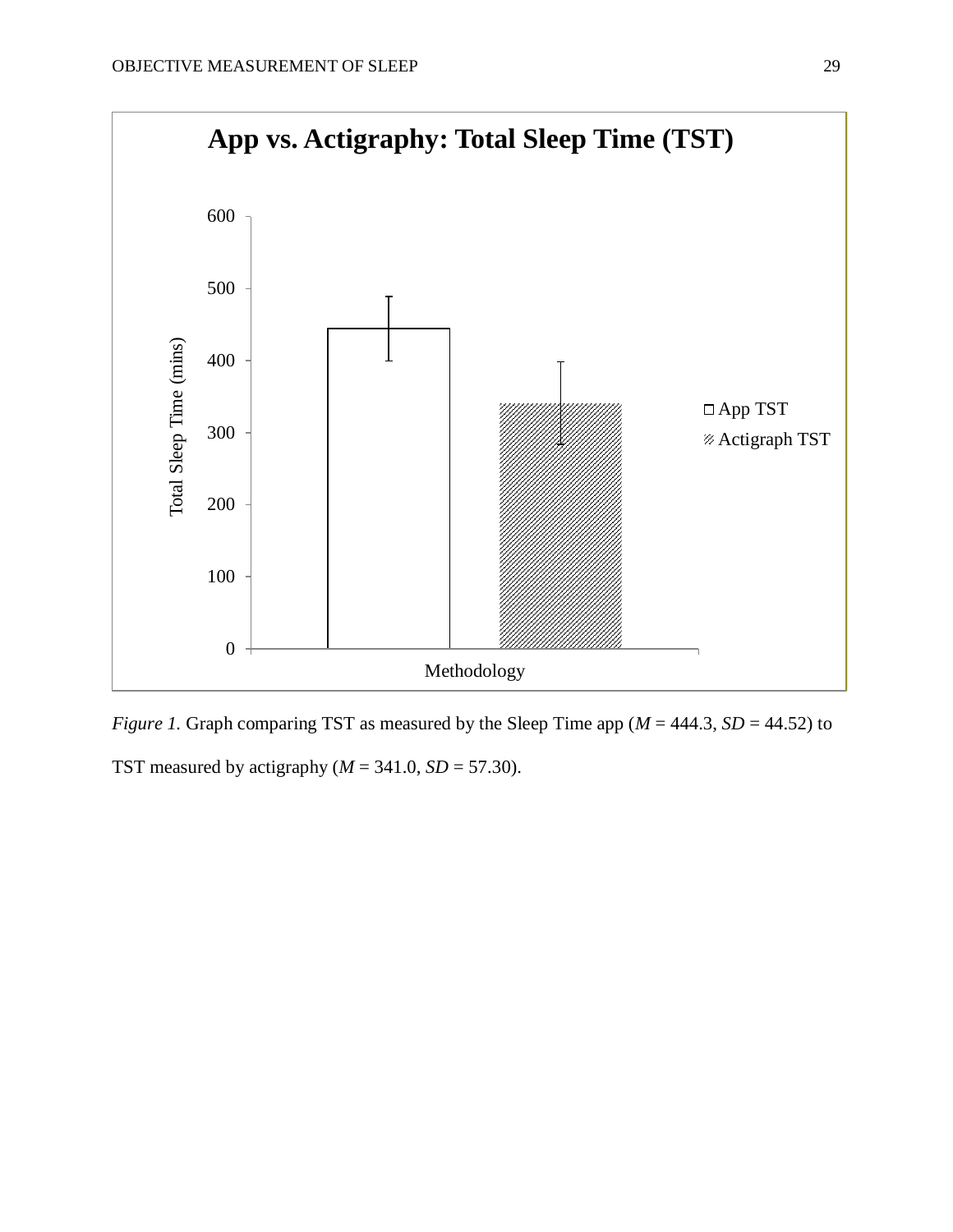

*Figure 2.* Graph comparing sleep efficiency as measured by the Sleep Time app ( $M = 83.1$ ,  $SD =$ 4.93) to sleep efficiency as measured by actigraphy ( $M = 78.8$ ,  $SD = 6.90$ ).